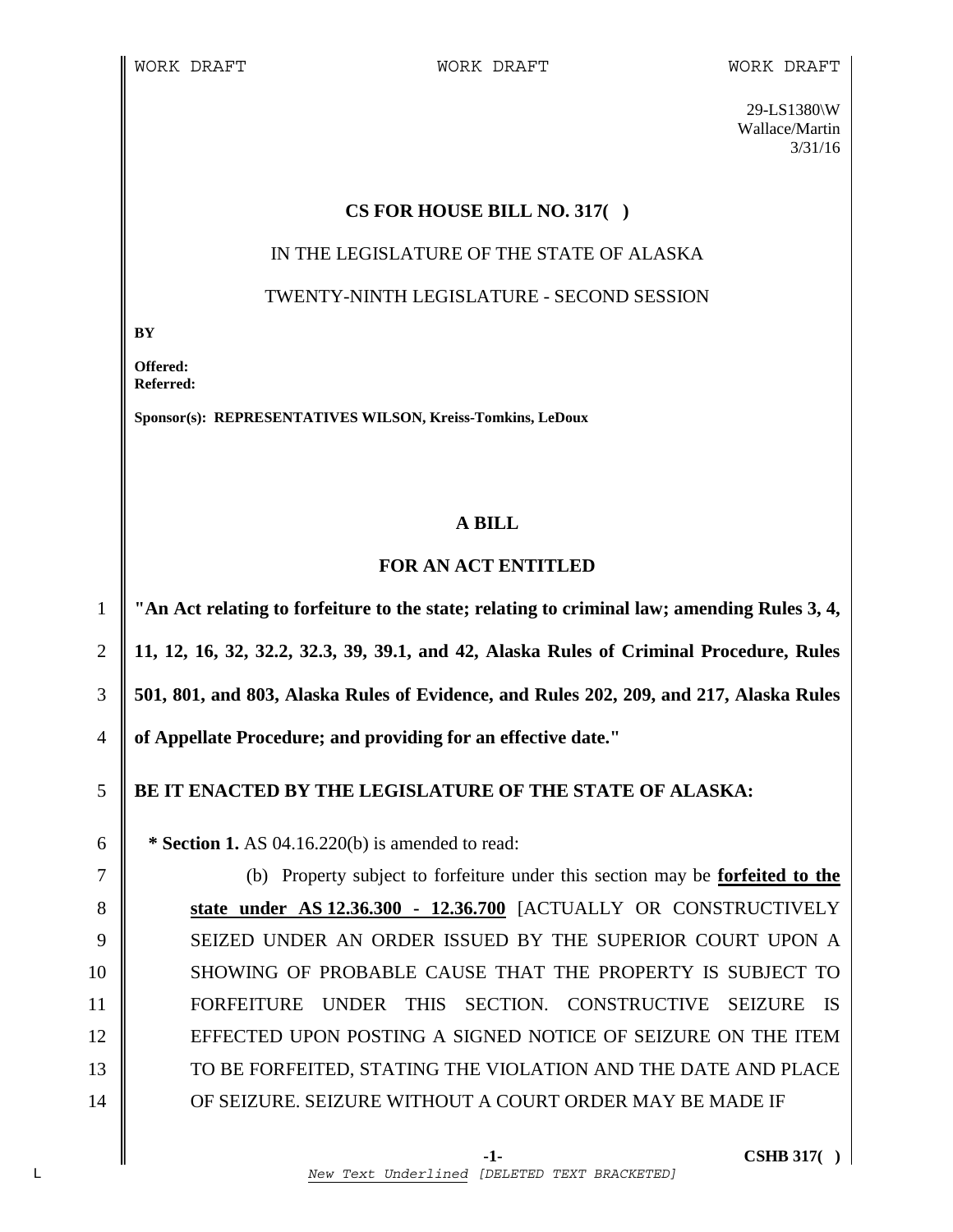1 || (1) THE SEIZURE IS INCIDENT TO A VALID ARREST OR 2 SEARCH; 3 (2) THE PROPERTY SUBJECT TO SEIZURE IS THE SUBJECT OF 4 A PRIOR JUDGMENT IN FAVOR OF THE STATE; OR 5 (3) THERE IS PROBABLE CAUSE TO BELIEVE THAT THE 6 **PROPERTY IS SUBJECT TO FORFEITURE UNDER** (a) OF THIS SECTION; 7 EXCEPT FOR ALCOHOLIC BEVERAGES POSSESSED ON VIOLATION OF 8 AS 04.11.501 OR AN ORDINANCE ADOPTED UNDER AS 04.11.501, 9 PROPERTY SEIZED UNDER THIS PARAGRAPH MAY NOT BE HELD OVER 10 48 HOURS OR UNTIL AN ORDER OF FORFEITURE IS ISSUED BY THE 11 COURT, WHICHEVER IS EARLIER]. 12 **\* Sec. 2.** AS 08.54.720(f) is amended to read: 13 (f) In addition to the penalties set out in (b) - (e) of this section and a 14 disciplinary sanction imposed under AS 08.54.710, 15 (1) the court may order the board to suspend the guide license or 16 transporter license of a person who commits a misdemeanor offense set out in  $(a)(1)$ ,  $17 \parallel$  (3) - (5), (7), (8), (17), (18), or (19) of this section for a specified period of not more 18 **han three years**; 19 (2) the court shall order the board to suspend the guide license or 20 transporter license of a person who commits a misdemeanor offense set out in (a)(2) or 21  $\parallel$  (9) - (14) of this section for a specified period of not less than one year and not more 22  $\parallel$  than five years; 23 (3) the court shall order the board to suspend the guide license or 24 Transporter license for a specified period of not less than three years, or to permanently 25 **Fig.** 25 revoke the guide license or transporter license, of a person who commits an offense set 26 vector 26 out in (a)(15) or (16) of this section; and 27 || (4) all guns, fishing tackle, boats, aircraft, automobiles, or other 28 vehicles, camping gear, and other equipment and paraphernalia used in, or in aid of, a 29 violation of (a) of this section may be seized by persons authorized to enforce this 30 chapter and may be forfeited to the state as provided under **AS 12.36.300 - 12.36.700**  $31$  [AS 16.05.195].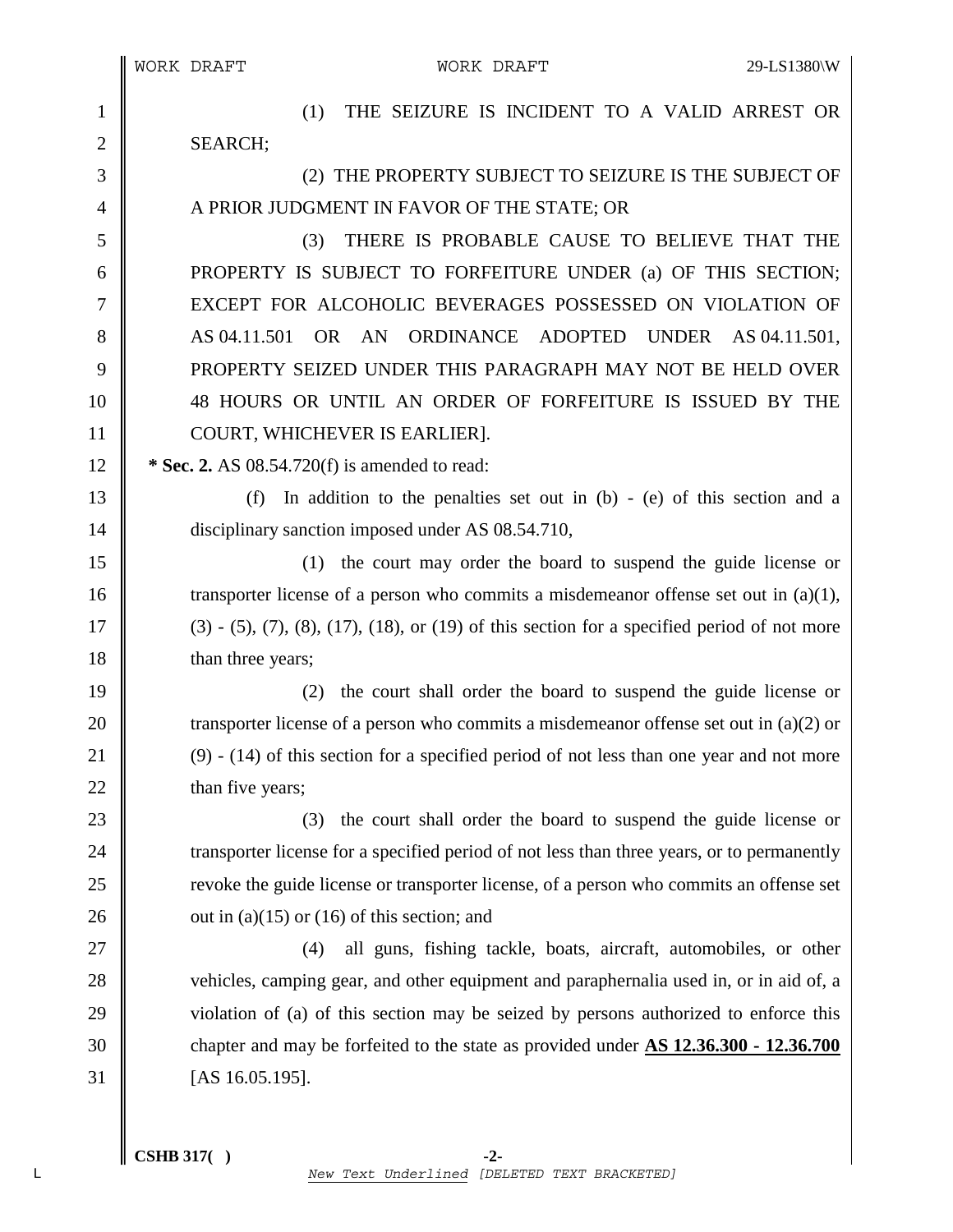<sup>1</sup> **\* Sec. 3.** AS 09.55 is amended by adding a new section to read: 2 **Article 10. Civil in rem Forfeiture.**  3 **Sec. 09.55.700. In rem civil forfeiture actions abolished.** Common law civil 4 in rem forfeiture actions are abolished. Forfeiture actions and proceedings must be 5 \\ conducted in the manner provided under AS 12.36.300 - 12.36.700. 6 **\* Sec. 4.** AS 11.41.468(a) is amended to read: 7 (a) Property used to aid a violation of AS 11.41.410 - 11.41.458 or to aid the 8 solicitation of, attempt to commit, or conspiracy to commit a violation of 9 AS 11.41.410 - 11.41.458 may be forfeited to the state **under AS 12.36.300 -**  10 **12.36.700** upon the conviction of the offender. 11 **\* Sec. 5.** AS 11.46.487 is amended to read: 12 **Sec. 11.46.487. Forfeiture of property upon conviction.** Firearms and other 13 personal property, except a motor vehicle, used in aid of a violation of AS 11.46.460, 14 11.46.462, or 11.46.484(a)(5) may be forfeited to the state **under AS 12.36.300 -**  15 **12.36.700** upon conviction of the offender for the crime. 16 **\*** Sec. 6. AS 11.61.129(a) is amended to read: 17  $\parallel$  (a) Property used to aid a violation of AS 11.61.123 - 11.61.128 or to aid the 18 solicitation of, attempt to commit, or conspiracy to commit a violation of 19 AS 11.61.123 - 11.61.128 may be forfeited to the state **under AS 12.36.300 -**  20 **12.36.700** upon the conviction of the offender. 21 **\* Sec. 7.** AS 11.66.145 is amended to read: 22 **Sec. 11.66.145. Forfeiture.** Property used to institute, aid, or facilitate, or 23  $\parallel$  received or derived from, a violation of AS 11.66.100(c) or 11.66.110 - 11.66.135 may 24 be forfeited **to the state under AS 12.36.300 - 12.36.700** [AT SENTENCING]. 25 **\*** Sec. 8. AS 11.66.270 is amended to read: 26 **Sec. 11.66.270. Forfeiture.** If used in violation of AS 11.66.200 - 11.66.280, 27 the following property shall be forfeited **to the state under AS 12.36.300 - 12.36.700**: 28 (1) a gambling device or gambling record; 29 (2) money, not found on the person, used as a bet or stake; 30 (3) money used as a bet or stake which is found on the person of one 31 who conducts, finances, manages, supervises, directs, or owns all or part of an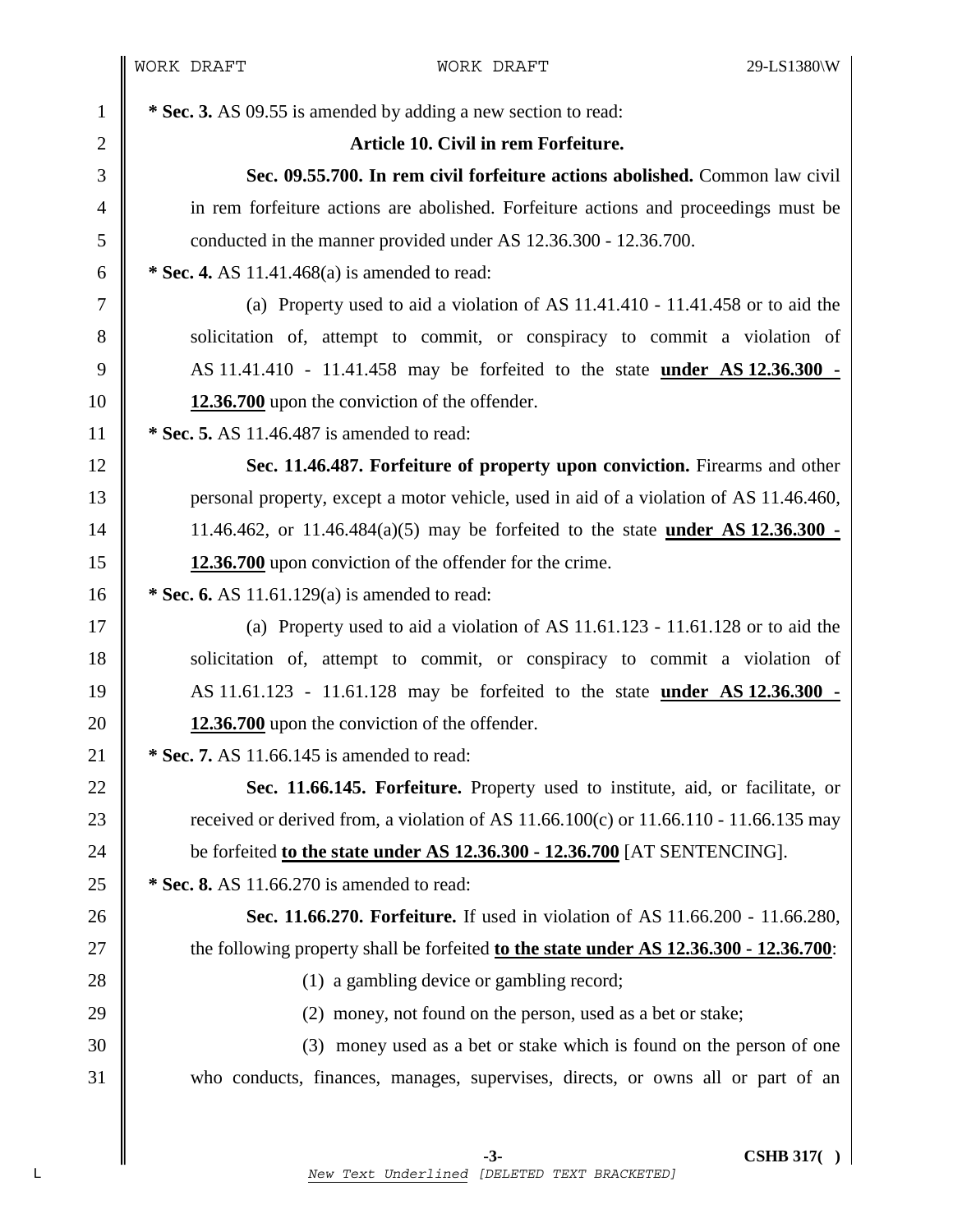$\parallel$ 

| $\mathbf{1}$   | unlawful gambling enterprise.                                                                 |  |  |  |
|----------------|-----------------------------------------------------------------------------------------------|--|--|--|
| $\mathbf{2}$   | * Sec. 9. AS 11.73.060 is amended to read:                                                    |  |  |  |
| $\mathfrak{Z}$ | Sec. 11.73.060. Forfeitures. (a) Property used during or in aid of a violation                |  |  |  |
| $\overline{4}$ | of this chapter may be forfeited to the state <b>under AS 12.36.300 - 12.36.700</b> [TO THE   |  |  |  |
| 5              | EXTENT PERMITTED UNDER AND IN<br>ACCORDANCE<br><b>THE</b><br>WITH                             |  |  |  |
| 6              | PROVISIONS OF AS 17.30.110 - 17.30.126].                                                      |  |  |  |
| $\tau$         | In [FOR PURPOSES OF] this section, [THE TERMS] "controlled<br>(b)                             |  |  |  |
| $8\,$          | substance" and "this chapter,"[,] as used in $\Delta S$ 17.30.110 [AS 17.30.110 - 17.30.126], |  |  |  |
| 9              | shall be construed as "imitation controlled substance" and "AS 11.73," respectively.          |  |  |  |
| 10             | * Sec. 10. AS $12.36.020(a)$ is amended to read:                                              |  |  |  |
| 11             | (a) A law enforcement agency may                                                              |  |  |  |
| 12             | (1) not return property in its custody to the owner or the agent of the                       |  |  |  |
| 13             | owner, except as provided in AS 12.36.200 or 12.36.300 - 12.36.700, if                        |  |  |  |
| 14             | (A) the property is in custody in connection with a children's                                |  |  |  |
| 15             | court proceeding, a criminal proceeding, or an official investigation of a crime;             |  |  |  |
| 16             | <b>or</b>                                                                                     |  |  |  |
| 17             | the property in custody is subject to forfeiture under the<br>(B)                             |  |  |  |
| 18             | laws of the                                                                                   |  |  |  |
| 19             | $(i)$ state; or                                                                               |  |  |  |
| 20             | (ii) United States, and the United States has commenced                                       |  |  |  |
| 21             | forfeiture proceedings against the property or has requested the transfer                     |  |  |  |
| 22             | of the property for the commencement of forfeiture proceedings; and                           |  |  |  |
| 23             | (2) with the approval of the court, transfer the property to another state                    |  |  |  |
| 24             | or federal law enforcement agency for forfeiture proceedings by that agency; the court        |  |  |  |
| 25             | having jurisdiction shall grant the approval under this paragraph if the property             |  |  |  |
| 26             | (A) will be retained within the jurisdiction of the court by the                              |  |  |  |
| 27             | agency to which the property is being transferred; or                                         |  |  |  |
| 28             | $(B)$ is                                                                                      |  |  |  |
| 29             | (i) not needed as evidence; or                                                                |  |  |  |
| 30             | needed as evidence, and the property is fungible or the property's<br>(ii)                    |  |  |  |
| 31             | evidentiary value can otherwise be preserved without retaining the property within the        |  |  |  |
|                |                                                                                               |  |  |  |
|                |                                                                                               |  |  |  |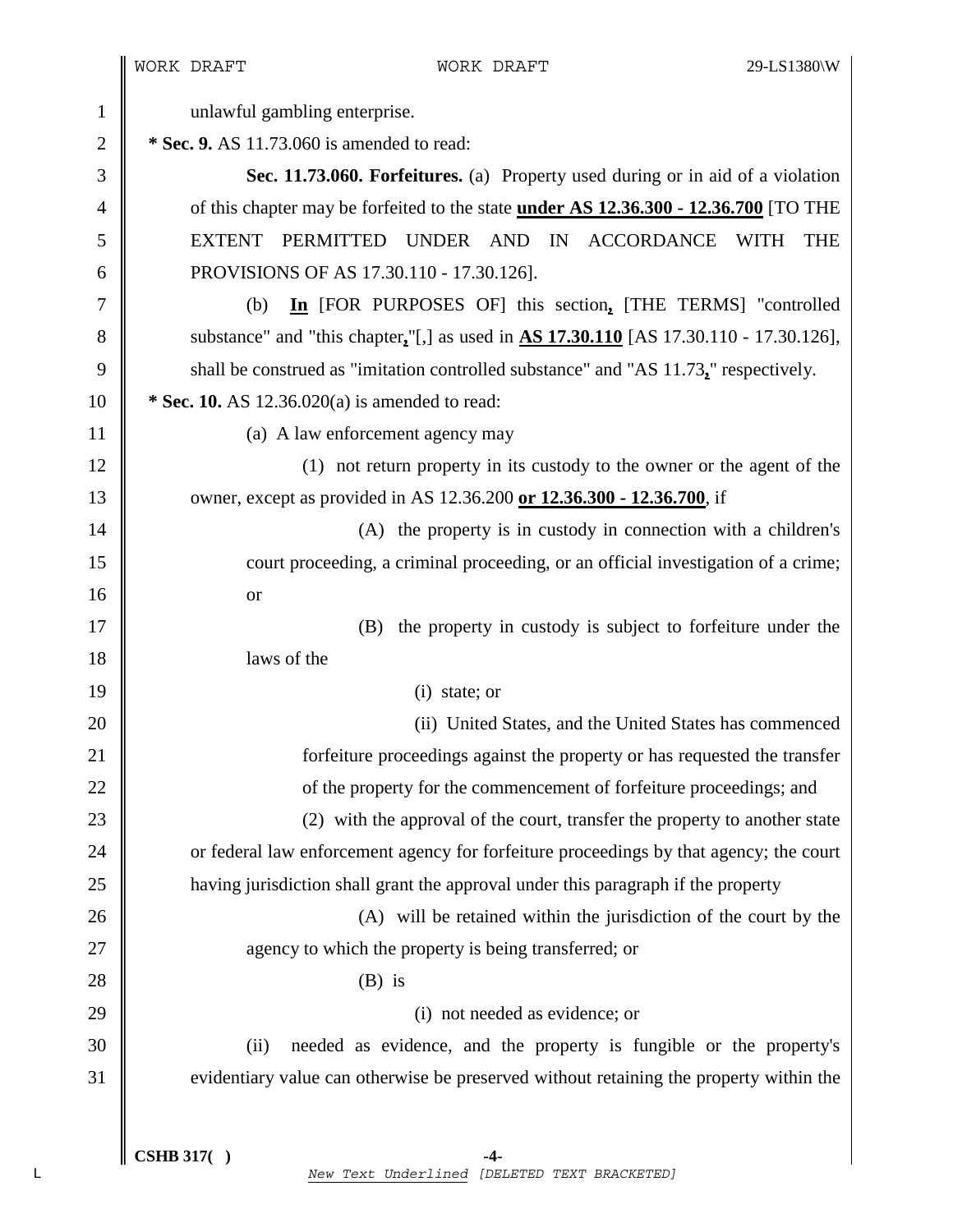WORK DRAFT WORK DRAFT 29-LS1380\W 1 | jurisdiction of the court. 2 **\* Sec. 11.** AS 12.36.060(a) is amended to read: 3 (a) A deadly weapon, other than a firearm or ammunition, forfeited to the state 4 under **AS 12.36.300 - 12.36.700** [AS 12.55.015(a)(9), UNLESS REMITTED UNDER 5 AS 12.36.050,] shall be disposed of by the commissioner of public safety under this 6 section. Under this subsection, the commissioner of public safety 7 (1) may declare a weapon surplus and transfer it to the commissioner 8 **b** of administration: 9 (2) may, if the weapon is suitable for law enforcement purposes, 10 Training, or identification, retain the weapon for use by the Department of Public 11 Safety or transfer the weapon to the municipal law enforcement agency making the 12 **I** arrest that led to the forfeiture: 13 (3) shall destroy a weapon that is unsafe or unlawful. 14 **\* Sec. 12.** AS 12.36.060(c) is amended to read: 15 (c) A firearm or ammunition forfeited to the state under **AS 12.36.300 -**  16 **12.36.700** [AS 12.55.015(a)(9), UNLESS REMITTED UNDER AS 12.36.050,] shall 17 be disposed of as provided in AS 18.65.340. 18 **\*** Sec. 13. AS 12.36 is amended by adding new sections to read: 19 **Article 03. Forfeiture.**  20 **Sec. 12.36.300. Property subject to forfeiture.** (a) A person's property is 21 | subject to forfeiture to the state if the 22 (1) person is arrested for an offense listed in AS 12.36.320; 23  $\parallel$  (2) person is convicted of the offense; and 24 || (3) state establishes beyond a reasonable doubt that the property is 25 Subject to forfeiture under (b) of this section. 26 (b) Following conviction for an offense listed in AS 12.36.320, a court may 27 | order a person to forfeit 28 (1) property the person acquired through commission of the offense; 29 (2) property directly traceable to property acquired through the 30 commission of the offense; 31 (3) any instrumentality the person used in the commission of the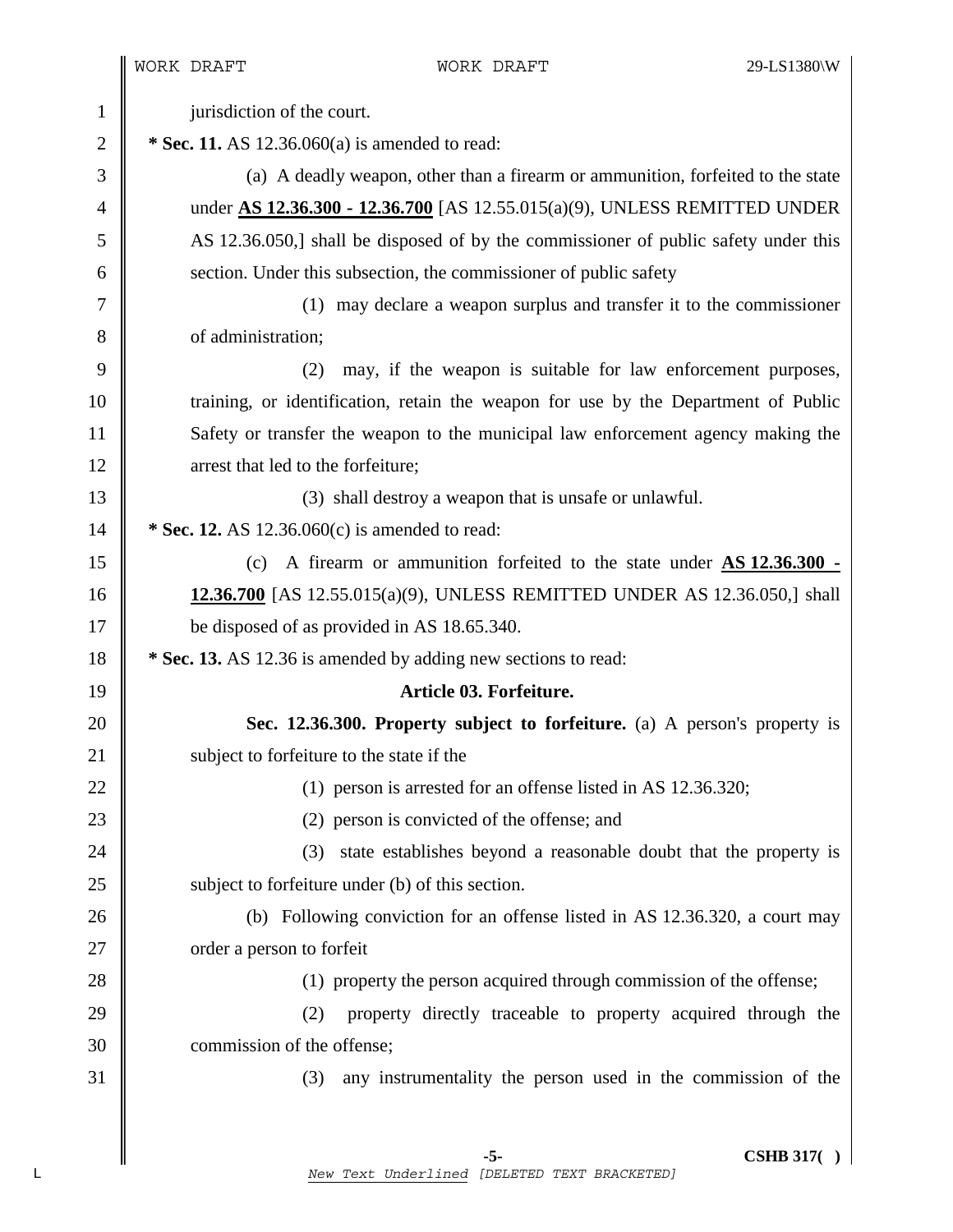1 offense;

2 (4) any item set out in AS 04.16.220, AS 17.30.110, AS 43.50.620, or  $3 \parallel$  43.50.625.

4 (c) Nothing in this section prevents property from being forfeited by the terms 5 of a plea agreement that is approved by a court or by other agreement of the parties to 6 **a** criminal proceeding.

7 (d) Except as provided in (e) of this section, at any time, at the request of the 8 state, a court may issue a preliminary order to seize property that is subject to 9 forfeiture and for which forfeiture is sought and to provide for the custody of the 10 property. Before granting an order to seize property under this subsection, the court 11 shall give any putative interest holder in the property the right to be heard with regard 12 \| to the seizure. The execution on the order to seize the property and the return of the 13 property, if applicable, are subject to this chapter and other state laws. Before issuing 14 **a** an order under this subsection, the court shall make a finding that

15 (1) there is a substantial probability that the

16 (A) property is subject to forfeiture;

17 **(B)** state will prevail on the issue of forfeiture; and

18 (C) failure to enter the order will result in the property being 19 destroyed, removed from the state, or otherwise made unavailable for 20 **ight** for form form that the same states and  $\mathbb{R}^n$ 

21 (2) the need to preserve the availability of the property through the 22 entry of the requested order outweighs the hardship to the owner and other parties 23 | known to be claiming interests in the property.

24 (e) Property subject to forfeiture under this section may be seized at any time, 25 without a prior court order, if the law enforcement officer making the seizure has 26 **probable cause to believe the property is subject to forfeiture and that the delay** 27 **occasioned** by the need to obtain a court order would result in the removal or 28 **destruction of the property or otherwise frustrate the seizure.** 

29 **Sec. 12.36.320. Offenses subject to forfeiture.** (a) Forfeiture to the state is 30 permitted following the conviction of a criminal offense under

31 (1) AS 04.11.010, 04.11.499, 04.11.501, or an ordinance adopted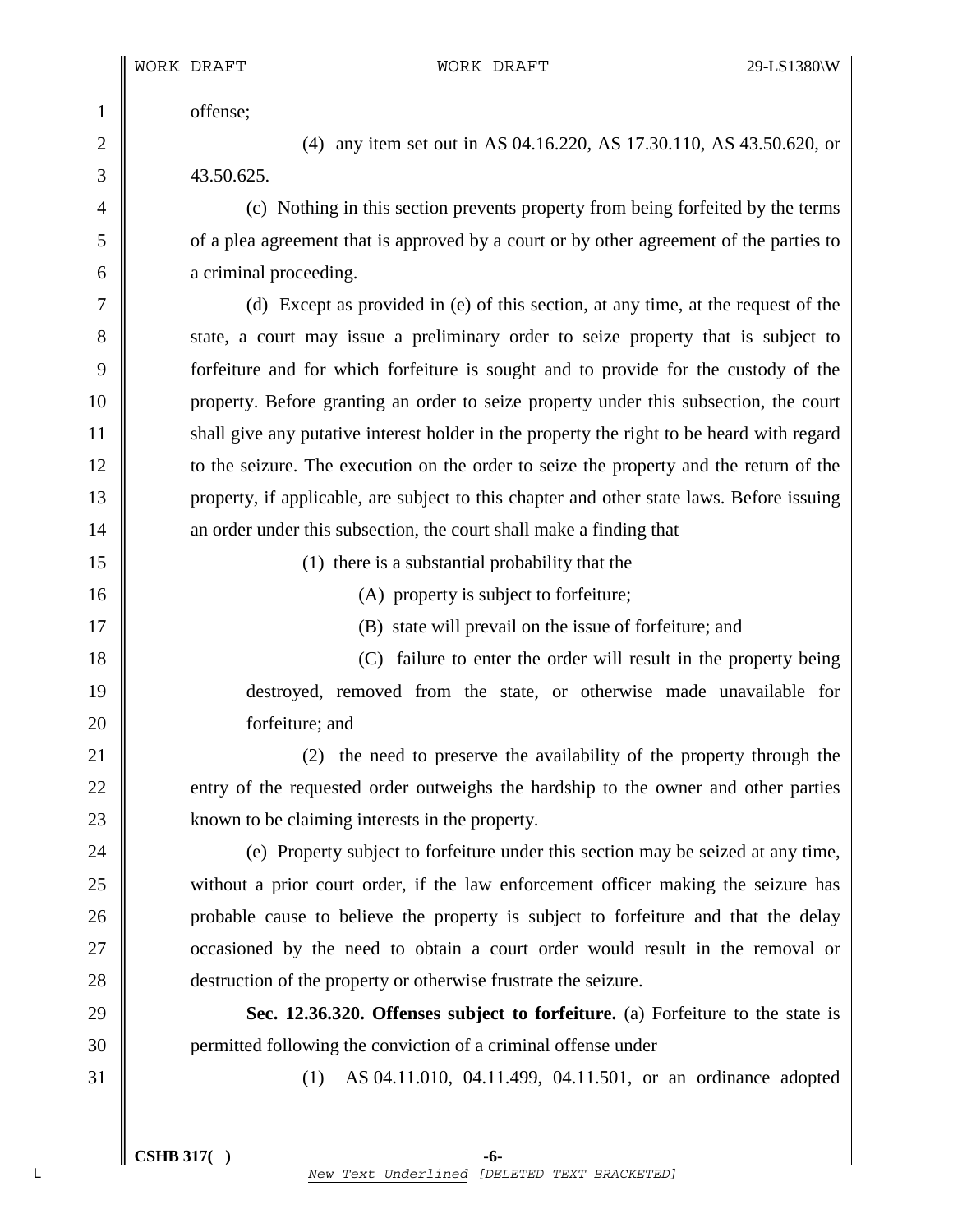|                |                                                                                            | WORK DRAFT           | WORK DRAFT                                                                            | 29-LS1380\W |  |
|----------------|--------------------------------------------------------------------------------------------|----------------------|---------------------------------------------------------------------------------------|-------------|--|
| $\mathbf{1}$   | under AS 04.11.501;                                                                        |                      |                                                                                       |             |  |
| $\overline{c}$ |                                                                                            | $(2)$ AS 04.16.205;  |                                                                                       |             |  |
| 3              |                                                                                            |                      | $(3)$ AS 04.21.060;                                                                   |             |  |
| 4              |                                                                                            |                      | $(4)$ AS 08.54;                                                                       |             |  |
| 5              |                                                                                            |                      | (5) AS 11.41, AS 11.46, AS 11.56, or AS 11.61, if a deadly weapon                     |             |  |
| 6              |                                                                                            |                      | was in the actual possession of or used by the defendant during the commission of the |             |  |
| 7              |                                                                                            | offense;             |                                                                                       |             |  |
| 8              |                                                                                            |                      | (6) AS 11.41.410 - 11.41.458, as set out in AS 11.41.468;                             |             |  |
| 9              |                                                                                            |                      | (7) AS 11.46.460, 11.46.462, or 11.46.484(a)(5), if personal property,                |             |  |
| 10             |                                                                                            |                      | other than a motor vehicle, is used in aid of the offense;                            |             |  |
| 11             |                                                                                            |                      | (8) AS 11.61.123 - 11.61.128, as set out in AS 11.61.129;                             |             |  |
| 12             |                                                                                            | $(9)$ AS 11.61.140;  |                                                                                       |             |  |
| 13             |                                                                                            | (10)                 | AS 11.66.100(c) or 11.66.110 - 11.66.135, as set out in                               |             |  |
| 14             | AS 11.66.145;                                                                              |                      |                                                                                       |             |  |
| 15             | $(11)$ AS 11.66.200 - 11.66.280, as set out in AS 11.66.270;                               |                      |                                                                                       |             |  |
| 16             | $(12)$ AS 11.71;                                                                           |                      |                                                                                       |             |  |
| 17             | $(13)$ AS 11.73;                                                                           |                      |                                                                                       |             |  |
| 18             | $(14)$ AS 16.05;                                                                           |                      |                                                                                       |             |  |
| 19             | (15) AS 16.43.140(a), as set out in AS 16.43.970(g);                                       |                      |                                                                                       |             |  |
| 20             | $(16)$ an ordinance adopted under AS 28.01.015;                                            |                      |                                                                                       |             |  |
| 21             | $(17)$ AS 28.15.291;                                                                       |                      |                                                                                       |             |  |
| 22             |                                                                                            |                      | (18) AS 28.35.030 or 28.35.032;                                                       |             |  |
| 23             |                                                                                            |                      | $(19)$ AS 43.50.640;                                                                  |             |  |
| 24             |                                                                                            | (20)                 | any applicable law if a motor vehicle, weapon, electronic                             |             |  |
| 25             | communication device, or money or other valuable was used in or obtained through an        |                      |                                                                                       |             |  |
| 26             | offense that was committed for the benefit of, at the direction of, or in association with |                      |                                                                                       |             |  |
| 27             | a criminal street gang; or                                                                 |                      |                                                                                       |             |  |
| 28             |                                                                                            | (21)                 | any applicable law if a deadly weapon was in the actual                               |             |  |
| 29             |                                                                                            |                      | possession of or used by the defendant during the commission of a crime involving     |             |  |
| 30             |                                                                                            | domestic violence.   |                                                                                       |             |  |
| 31             |                                                                                            | (b) In this section, |                                                                                       |             |  |
|                |                                                                                            |                      |                                                                                       |             |  |
|                |                                                                                            |                      |                                                                                       |             |  |

 **-7- CSHB 317( )**  L *New Text Underlined [DELETED TEXT BRACKETED]*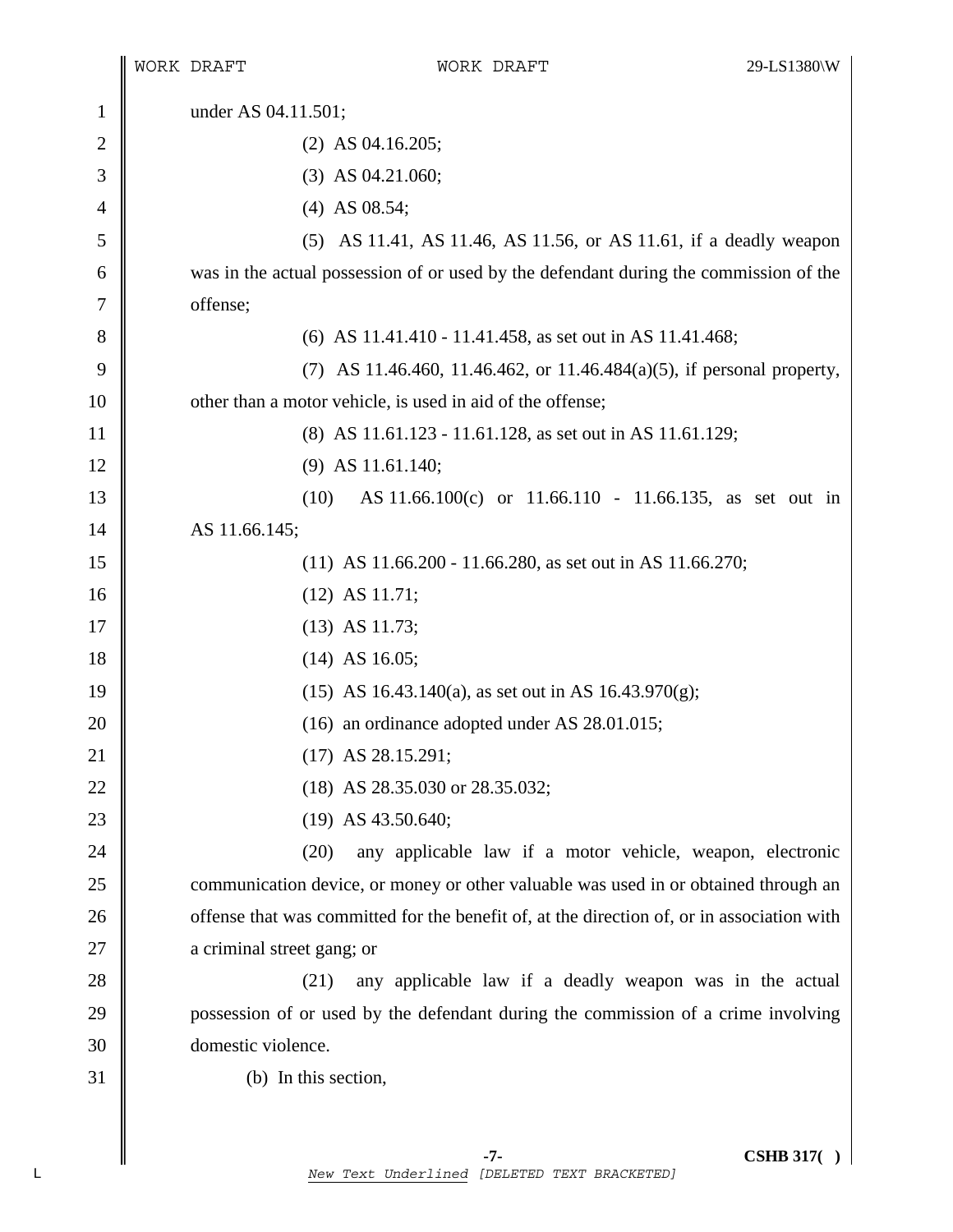1 (1) "criminal street gang" has the meaning given in AS 11.81.900;

2 (2) "deadly weapon" has the meaning given in AS 11.81.900.

3 **Sec. 12.36.350. Seizure of property; motion for return of property.** (a) 4 When a law enforcement officer seizes property that is subject to forfeiture to the 5 state, the officer shall provide an itemized receipt to the person possessing the 6 property or, in the absence of a person to whom the receipt could be given, shall leave 7  $\parallel$  the receipt in the place where the property was found, if possible.

8 (b) Following the seizure of property, the defendant in the related criminal 9 matter or another person who claims an interest in seized property may, not later than 10 60 days before a related criminal trial, claim an interest in seized property or request 11 Treturn of seized property by a motion to the court. A motion filed under this subsection 12 must include facts to support the person's alleged interest in the property.

13 (c) If a person makes a timely motion under this section, the court shall hold a 14 **hearing on the motion within 30 days of the date on which the motion is filed, or** 15 before the resolution of any related criminal matter or forfeiture proceeding, 16 whichever is earlier.

17 (d) At least 10 days before a hearing on a motion filed under this section, the 18 state shall file an answer or responsive motion that shows probable cause for the 19 | seizure.

20 **(a)** (e) A court shall grant a claimant's motion if the court finds that

21 **(1)** 21 (1) it is likely that the final judgment will require the state to return the 22 | property to the claimant; and

23 (2) the property is not reasonably required to be held for investigatory 24 **reasons**.

25 (f) In its discretion, the court may order the return of funds or property 26 sufficient to obtain legal counsel but less than the total amount seized, and the court 27 | may require an accounting.

28 (g) In lieu of ordering the return of funds or property, a court may order

29  $\parallel$  (1) the state to give security or written assurance for satisfaction of any 30 judgment, including damages, that may be rendered in a related forfeiture action; or

 $31 \parallel$  (2) any other relief the court considers to be just.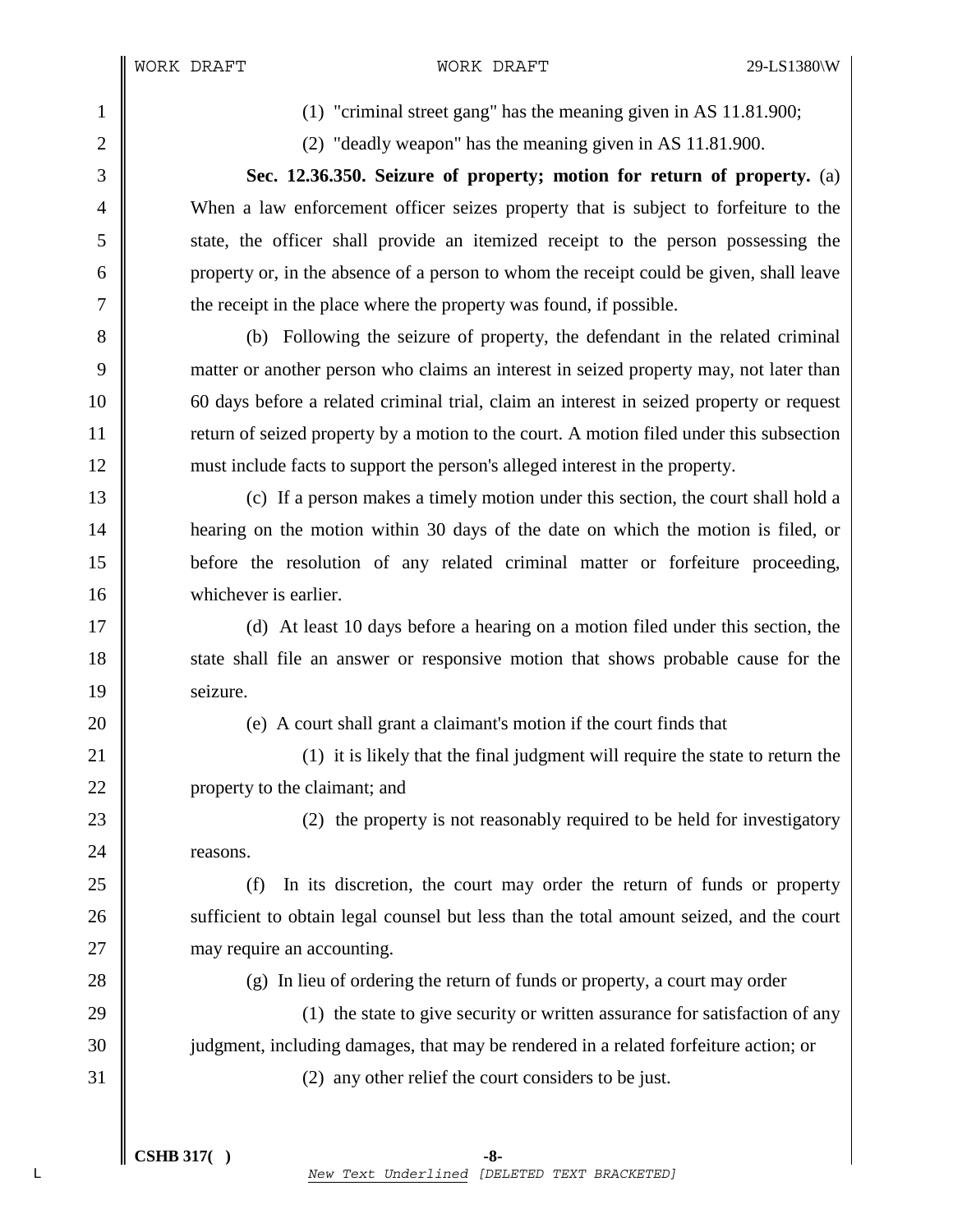1 (h) When a claimant is not represented by an attorney, any inculpatory 2 statements made or inculpatory evidence presented to support the claim in a motion or 3 during a hearing under this section may not be admitted as evidence against the 4 **claimant in a subsequent criminal proceeding.** 

5 **Sec. 12.36.400. Ancillary forfeiture.** (a) Within 30 days after making a 6 seizure of property or simultaneously upon filing a related criminal indictment, the 7 State shall file a complaint of ancillary forfeiture proceedings or return the property to 8 the person from whom it was seized. A complaint of ancillary forfeiture proceedings 9 shall include the following:

10 (1) a description of the property seized;

11 || (2) the date and place of seizure of the property;

12 || (3) the name and address of the law enforcement agency making the 13 | seizure:

14 || (4) the specific statutory and factual grounds for the seizure;

15 (5) whether the property was seized under an order of seizure or 16 forfeiture, and, if the property was seized without an order of seizure or forfeiture, an 17 **a** affidavit from a law enforcement officer stating the legal and factual grounds for why 18 an order of seizure or forfeiture was not required; and

19 (6) in the complaint caption and in the complaint, the names of persons 20 **known** to the state who may claim an interest in the property and the basis for each 21 **person's alleged interest.** 

22 (b) The complaint shall be served on the person from whom the property was 23 Seized, the person's attorney of record, and all persons known or reasonably believed 24 by the state to claim an interest in the property. If some or all of those persons cannot 25 be served, a copy of the complaint must also be published at least three times in a 26 newspaper of general circulation in the district of the court having jurisdiction until the 27 **forfeiture proceeding is resolved.** 

**Sec. 12.36.450. Forfeiture proceedings.** (a) A person who claims an interest 29 in seized property shall file an answer to the complaint of forfeiture within 30 days  $\parallel$  after the date of service of the complaint. The answer shall include facts to support the **claimant's alleged interest in the property.**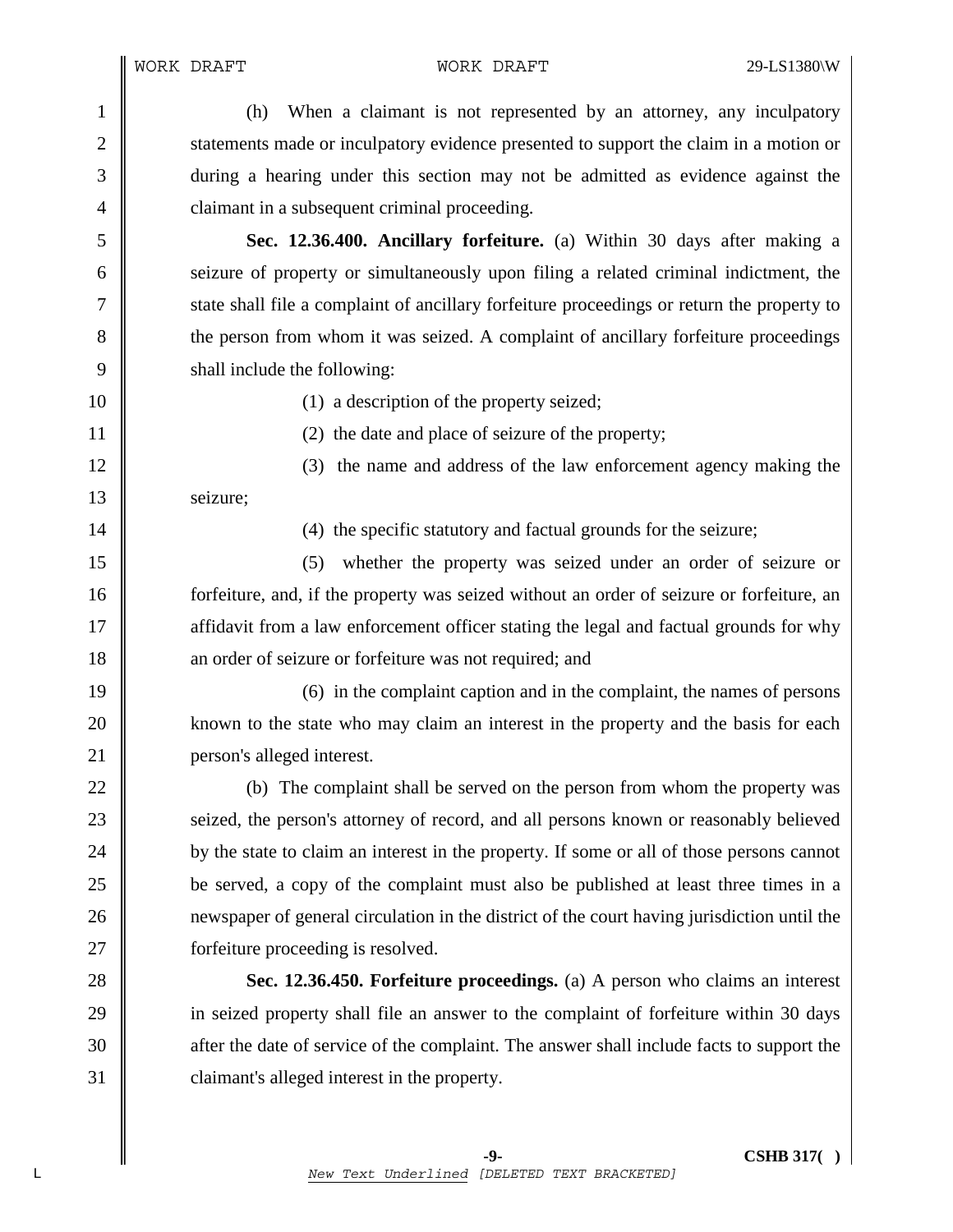WORK DRAFT WORK DRAFT 29-LS1380\W

| $\mathbf{1}$   | (b) Jurisdiction and venue for a forfeiture proceeding are in the same court in            |  |  |  |
|----------------|--------------------------------------------------------------------------------------------|--|--|--|
| $\mathfrak{2}$ | which jurisdiction and venue lie for the criminal matter related to the seized property.   |  |  |  |
| 3              | (c) A forfeiture proceeding shall begin after the conclusion of the trial for the          |  |  |  |
| 4              | related criminal matter in an ancillary proceeding that relates to a defendant's property  |  |  |  |
| 5              | before the same judge and jury, if applicable, and the court, and the jury, if applicable, |  |  |  |
| 6              | may consider the forfeiture of property seized from other persons at the same time or      |  |  |  |
| 7              | in a later proceeding. If the criminal defendant in the related criminal matter is         |  |  |  |
| 8              | represented by a public defender, conflict counsel, or other appointed counsel for         |  |  |  |
| 9              | indigent defendants, representation of the defendant shall continue through the            |  |  |  |
| 10             | forfeiture proceeding.                                                                     |  |  |  |
| 11             | (d) Discovery conducted in an ancillary forfeiture proceeding is subject to the            |  |  |  |
| 12             | Alaska Rules of Criminal Procedure.                                                        |  |  |  |
| 13             | (e) An ancillary forfeiture proceeding that relates to the forfeiture of property          |  |  |  |
| 14             | valued at less than \$20,000 shall be held before a court sitting without a jury.          |  |  |  |
| 15             | If the state fails to prove, beyond a reasonable doubt, that a person from<br>(f)          |  |  |  |
| 16             | whom property is seized is an owner of the property,                                       |  |  |  |
| 17             | (1) the forfeiture proceeding shall be dismissed and the property shall                    |  |  |  |
| 18             | be delivered to the owner, unless the owner is unknown or the owner's possession of        |  |  |  |
| 19             | the property is illegal; and                                                               |  |  |  |
| 20             | (2) the owner is not subject to any charges by the state for storage of                    |  |  |  |
| 21             | the property or expenses incurred in the preservation of the property.                     |  |  |  |
| 22             | (g) The court shall enter a judgment of forfeiture, and the seized property shall          |  |  |  |
| 23             | be forfeited to the state, if the state proves beyond a reasonable doubt that the          |  |  |  |
| 24             | (1) property is subject to forfeiture;                                                     |  |  |  |
| 25             | (2) criminal prosecution of the owner of the seized property resulted in                   |  |  |  |
| 26             | a conviction; and                                                                          |  |  |  |
| 27             | (3) value of the property to be forfeited does not unreasonably exceed                     |  |  |  |
| 28             | the                                                                                        |  |  |  |
| 29             | pecuniary gain derived or sought to be derived by the<br>(A)                               |  |  |  |
| 30             | offense;                                                                                   |  |  |  |
| 31             | (B)<br>pecuniary loss caused or sought to be caused by the                                 |  |  |  |
|                |                                                                                            |  |  |  |
|                |                                                                                            |  |  |  |

 $\int \text{CSHB 317}()$  -10-L *New Text Underlined [DELETED TEXT BRACKETED]*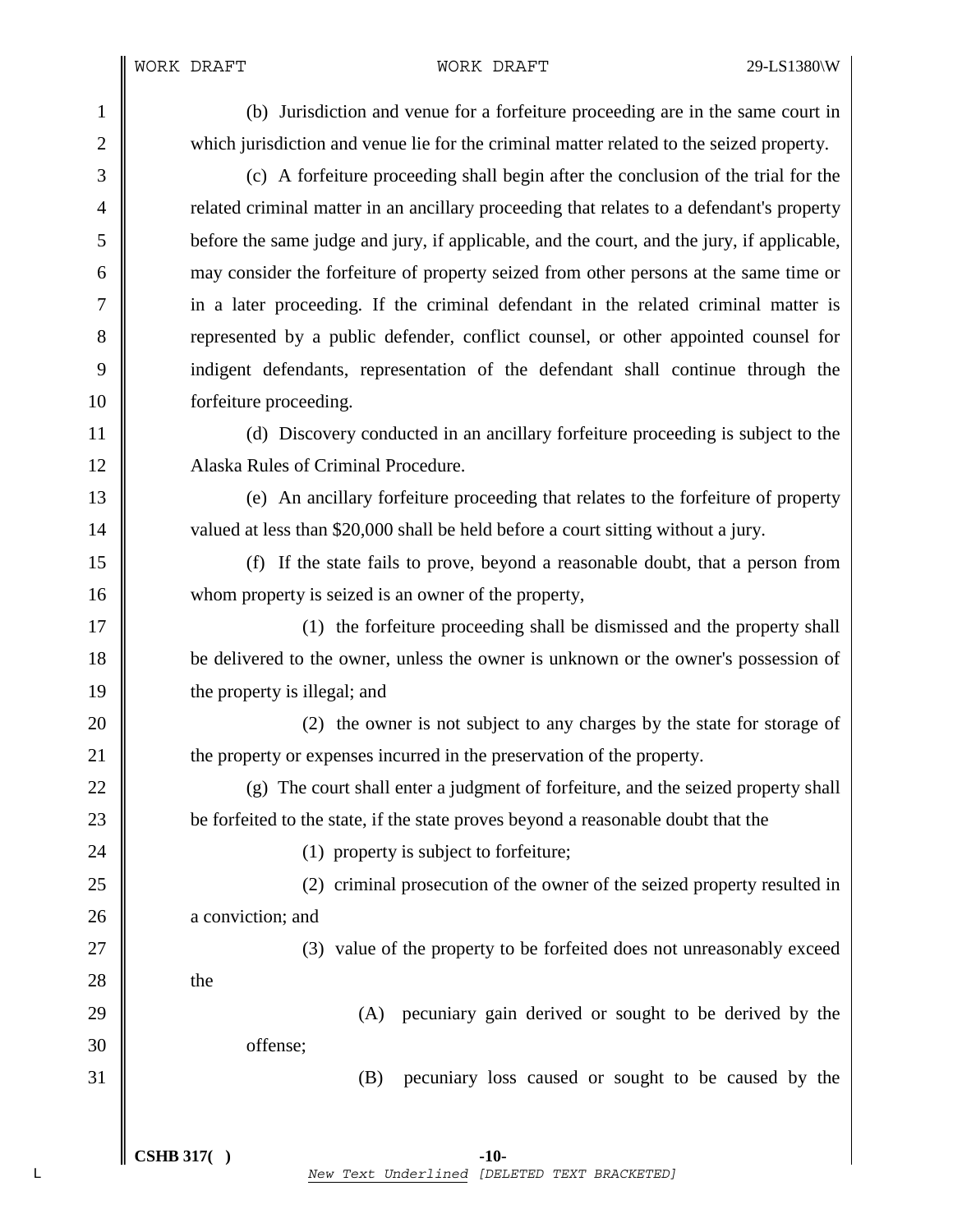1 offense; or

2 (C) value of the convicted owner's interest in the property.

3 (h) Within 90 days of a judgment entered under (g) of this section, the person 4 whose property was forfeited may petition the court to determine whether the 5 forfeiture was unconstitutionally excessive or disproportionate under the state or 6 federal constitution. At a hearing on the petition, the petitioner has the burden of 7 establishing by a preponderance of the evidence that the forfeiture was 8 disproportionate to the seriousness of the criminal offense for which the person was 9 convicted. The hearing shall be held before a court sitting without a jury. In 10 determining whether the forfeiture is unconstitutionally excessive or disproportionate 11 under this subsection, the court may consider all relevant factors, including

12 (1) the seriousness of the criminal offense and of its effect on the 13 community, the duration of the criminal activity, and the harm caused by the 14 defendant;

15 || (2) the extent to which the defendant participated in the offense;

16 (3) the extent to which the property was used in committing the 17 | offense;

18 (4) the sentence imposed for the commission of the offense that relates 19 **to the property that is subject to forfeiture; and** 

20 **(5)** whether the criminal offense was completed or attempted.

21 (i) The court may not consider the value of the property to the state when it 22 determines whether the forfeiture of property is unconstitutionally excessive or 23 disproportionate under (h) of this section.

24 (i) In determining the value of property subject to forfeiture, the court may 25 consider relevant factors, including the

26 (1) fair market value of the property;

27 || (2) value of the property to the defendant, including hardship that the 28 **defendant will suffer if the forfeiture is realized: and** 

29 (3) hardship from the loss of a primary residence, motor vehicle, or 30 other property to the defendant's family members or others if the property is forfeited.

31 **Sec. 12.36.460. Plea agreements and forfeiture.** A court may not accept a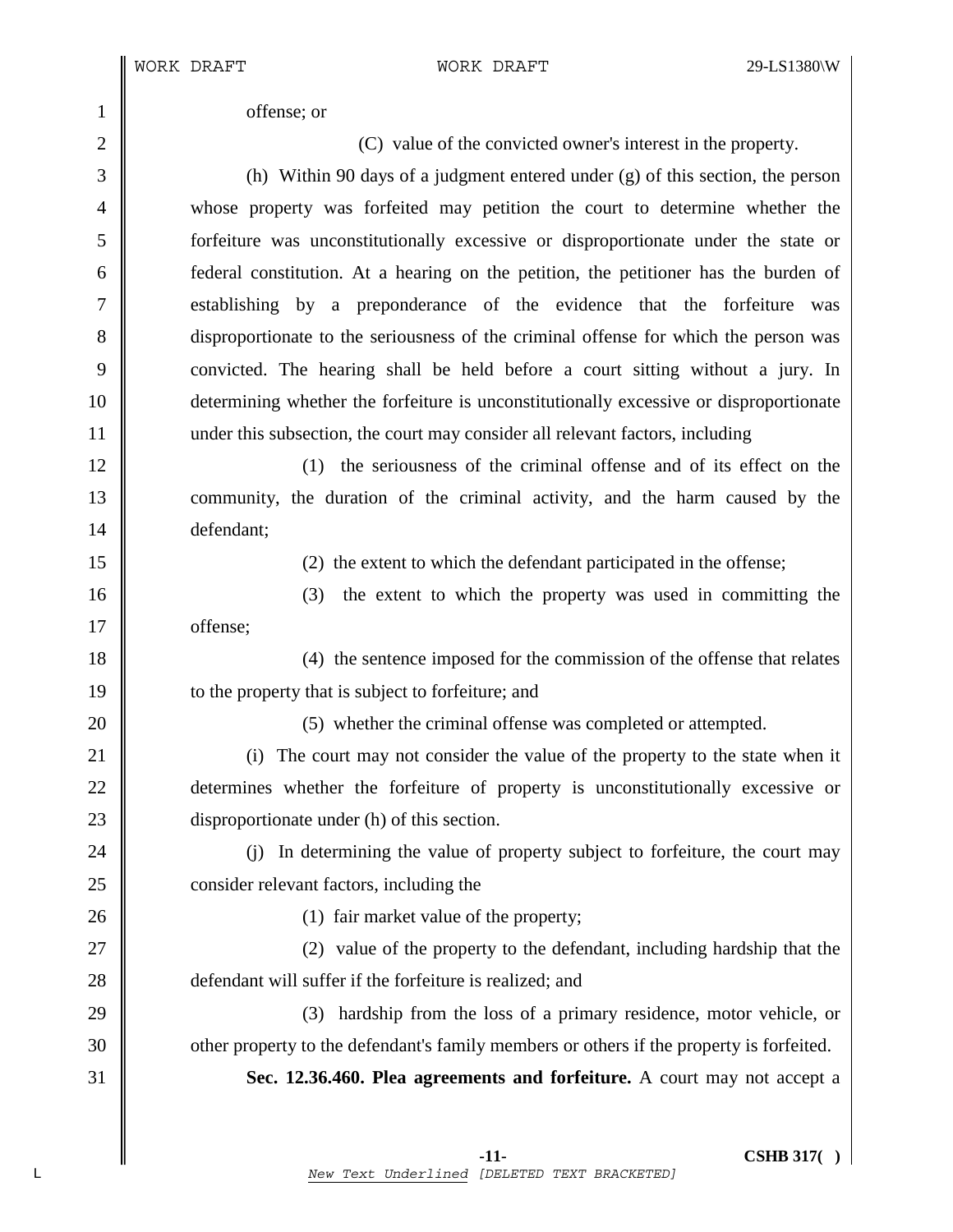WORK DRAFT WORK DRAFT 29-LS1380\W

1 plea agreement or other arrangement by which a defendant contributes or donates 2 property to a person, charity, or other organization. This provision does not apply to 3 restitution or other compensation under other state law for victims of crimes.

4 **Sec. 12.36.475. Forfeiture of substitute property.** Following a person's 5 conviction, the state may make a motion for forfeiture of substitute property owned by 6 the person that is equal to but does not exceed the value of property that is subject to 7 forfeiture but that the state is unable to seize. The court shall order the forfeiture of 8 substitute property only if the state proves beyond a reasonable doubt that the person 9 intentionally transferred, sold, or deposited property with a third party to avoid the 10 court's jurisdiction and the forfeiture of the property, and the substitute property is 11 **I** owned in full by the convicted person.

12 **Sec. 12.36.490. Joint and several liability prohibited.** A person is not jointly 13 and severally liable for orders for forfeiture of another person's property. When 14 w ownership of property is unclear, a court may order each person to forfeit the person's 15 property on a pro rata basis or by another means the court considers to be equitable.

16 **Sec. 12.36.520. Appeal.** A party to a forfeiture proceeding under this chapter 17 may appeal an order regarding the seizure, forfeiture, or distribution of property under 18 AS 22.07.020 or AS 22.15.240.

19 **Sec. 12.36.550. Forfeited property.** (a) The state acquires provisional title to 20 seized property at the time the property was used or acquired in connection with an 21 **offense that subjects the property to forfeiture. Provisional title authorizes the state to** 22 | hold and protect the property. Title to the property vests with the state when a trier of 23 fact renders a final forfeiture verdict, and the title relates back to the time when the 24 state acquired provisional title, if the title is subject to claims by third parties that are 25 **a**djudicated under this chapter.

26 (b) Unless possession of the property is illegal, or a different disposition is 27 Specifically provided for by law, except as provided in this section, forfeited property 28 that is not currency shall be delivered along with any abandoned property to the state 29 treasurer for disposition at a public auction. All forfeited currency and all sale 30 proceeds of the sale of forfeited or abandoned property shall be deposited in the 31 general fund.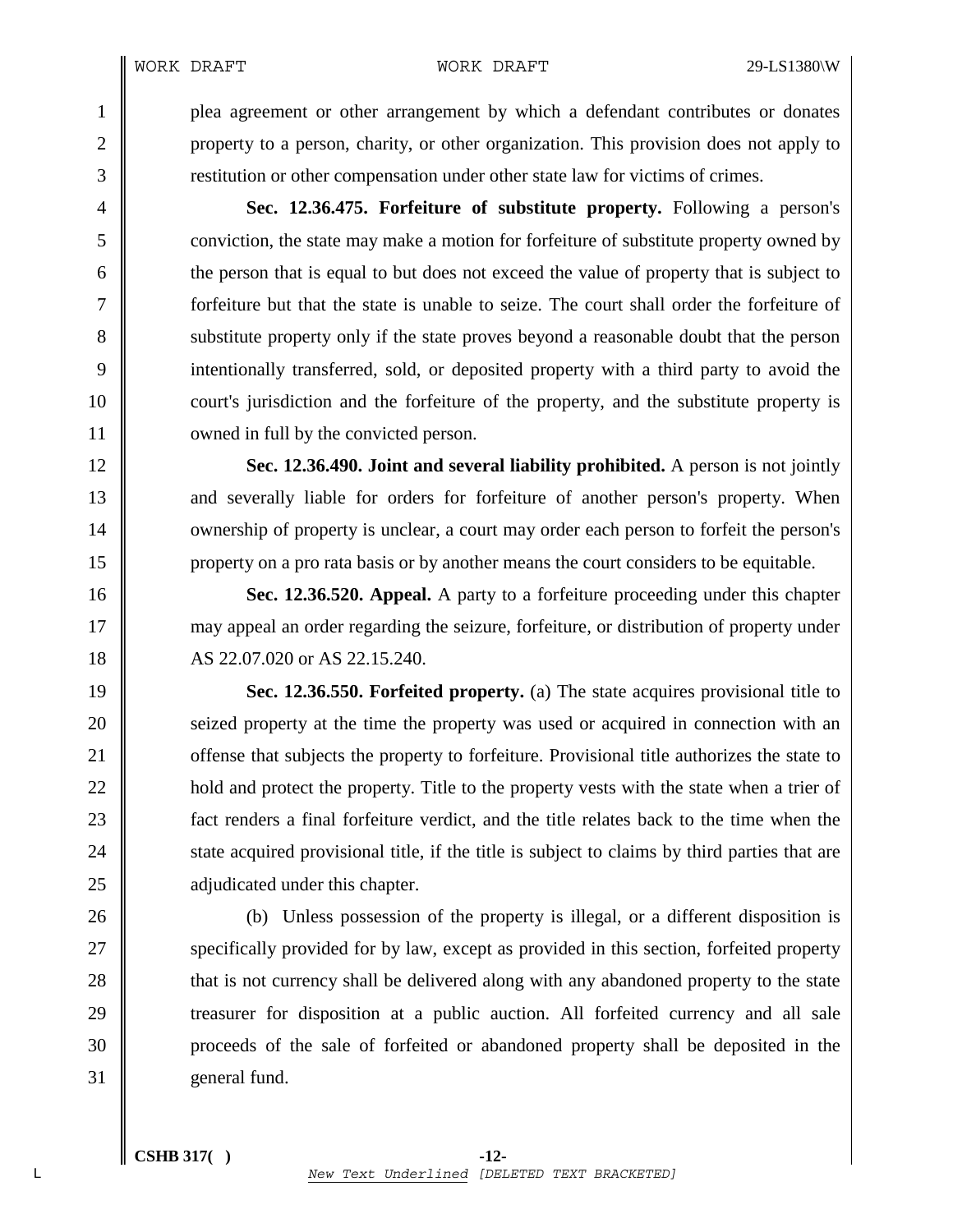1 (c) Proceeds from the sale of forfeited property received by the state from 2 another jurisdiction shall be deposited in the general fund. If federal law prohibits 3 compliance with this section, law enforcement agencies may not seek forfeited 4 property or proceeds from the sale of forfeited property shared or transferred under 5 federal law.

6 (d) A property interest forfeited to the state under AS 12.36.300 - 12.36.700 is 7 subject to the interest of a secured party, unless, in the forfeiture proceeding, the state 8 proves beyond a reasonable doubt that the secured party consented to the use of the 9 property with knowledge that it would be used in connection with the offense that 10 **||** relates to the seizure of the property.

11 **Sec. 12.36.580. Innocent owner.** (a) The property of an innocent owner may 12 | not be forfeited to the state.

13 (b) A person is an innocent owner if the person

14 (1) holds a legal right, title, or interest in the property seized and held 15 the ownership interest in the seized property at the time the illegal conduct that gave 16 **f** rise to the seizure of the property occurred; or

17 || (2) was a bona fide purchaser for fair value.

18 (c) A person claiming to be an innocent owner has the burden to prove the 19 facts set out in (b) of this section.

20 (d) The state shall return property immediately to an established innocent 21 v owner who has an interest in homesteaded property, a motor vehicle valued at less 22 **than \$10,000**, or a conveyance that is encumbered by a security interest that was 23 **perfected under state law or that is subject to a lease or rental agreement, unless the** 24 secured party or lessor consented to the use of the property with knowledge that it 25 would be used for a purpose for which forfeiture is permitted.

26 (e) If a person establishes that the person is an innocent owner under this 27 Section, and the state pursues a forfeiture proceeding against the person's property, the 28 state shall prove by clear and convincing evidence that the innocent owner consented 29 to the use of the property with knowledge that it would be used for a purpose for 30 which forfeiture is permitted.

31 (f) A person who acquired an ownership interest in property subject to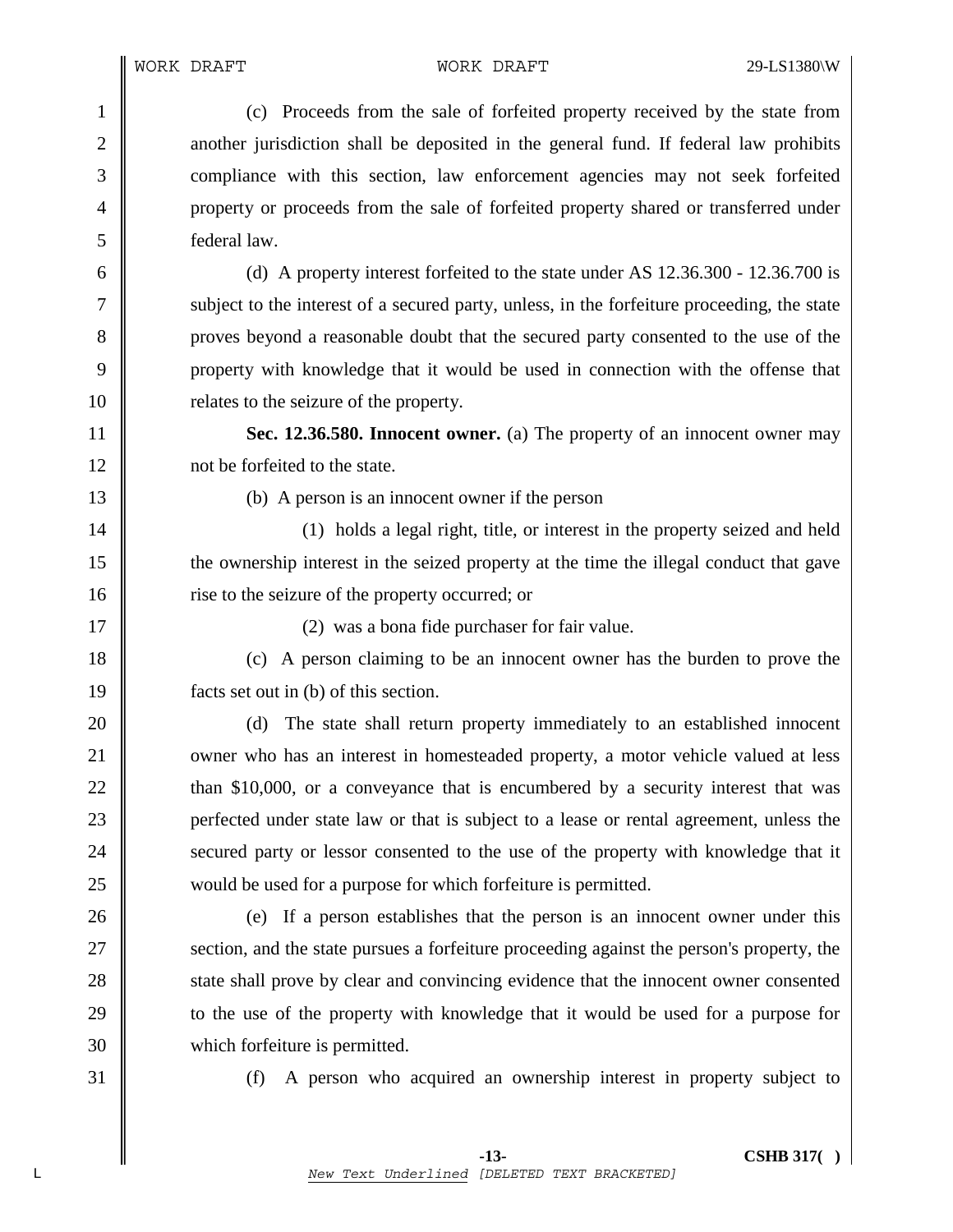1 forfeiture after the commission of an offense that gave rise to the forfeiture, and who 2 claims to be an innocent owner, has the burden of production to show that the person 3 is an innocent owner under (b) of this section.

4 (g) If a person establishes that the person is an innocent owner under (f) of this 5 section, and the state pursues a forfeiture proceeding against the person's property, the 6 state shall prove by clear and convincing evidence that, at the time the person acquired 7 the property, the person had

8 (1) actual knowledge that the property was subject to forfeiture; or

9 || (2) notice of a defect in title.

10 (h) If the state fails to meet its burdens as provided in (e) and (g) of this 11 section, the court shall find that the person is an innocent owner and shall order the 12 State to relinquish all claims of title to the innocent owner's property.

13 **Sec. 12.36.600. Seized property.** (a) Seized currency alleged to be subject to 14 **forfeiture shall be deposited with the clerk of the court in an interest-bearing account.** 

15 (b) Seized property, other than currency or real property, that is not required 16 by federal or state law to be destroyed shall be

17 || (1) placed under seal and removed to a place designated by the court;

19 (2) held in the custody of a law enforcement agency.

20 (c) Seized property shall be kept by the custodian in a manner to protect it 21 **from theft or damage and, if ordered by the court, insured against those risks.** 

22 (d) A law enforcement agency may not retain forfeited or abandoned property.

23 **Sec. 12.36.610. Annual report.** (a) Every law enforcement agency that 24 engaged in seizures or forfeitures in the previous year shall prepare an annual report of 25 the agency's seizures and forfeitures conducted under AS 12.36.300 - 12.36.700 and 26 under federal forfeiture law, and the report must include the following:

27 || (1) the total number of seizures of currency and the total amount of 28 currency seized in each seizure;

29 (2) the total number of seizures of property and the number and types 30 **Solution** of items seized in each seizure;

31 (3) the market value of each item of seized property;

18 or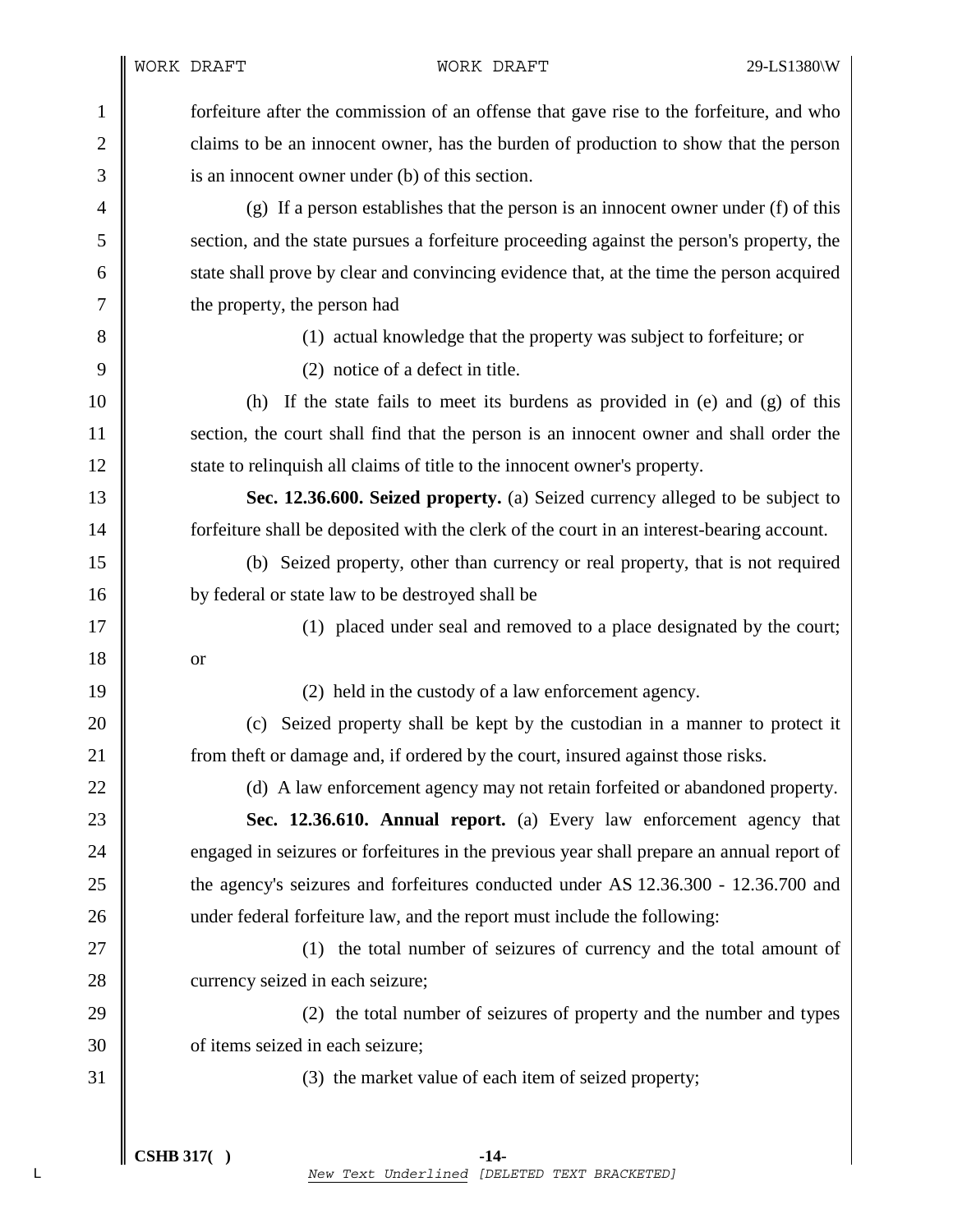WORK DRAFT WORK DRAFT 29-LS1380\W

 **-15- CSHB 317( )**  1 (4) aggregate demographic information about the persons whose 2 property has been seized or forfeited, including race, ethnicity, and sex; and 3 (5) the total number of occurrences of each class of offenses that 4 **Figure 1** resulted in the agency's seizure of property. 5 (b) A law enforcement agency shall submit its annual report to the Department 6 of Public Safety and to the district attorney's office in the law enforcement agency's 7 district. A law enforcement agency that did not engage in seizure or forfeiture under 8 AS 12.36.300 - 12.36.700 or federal forfeiture law, or both, shall report that fact in its 9 annual report. 10 (c) The Department of Public Safety shall compile the reports submitted by 11 each law enforcement agency and issue an aggregate report of all forfeitures in the  $12 \parallel$  state. 13 (d) By April 1 of each year, the Department of Public Safety shall publish on 14 its Internet website the department's aggregate report and individual law enforcement 15 **agency reports submitted for the previous year.** 16 **Sec. 12.36.625. Holding seized property.** (a) A law enforcement agency that 17 holds seized property shall return the seized property to the owner of the property 18 within a reasonable time that does not exceed five days after 19 (1) a court finds that a person had a bona fide security interest in the 20 **property**; 21 | (2) a court finds that the owner is an innocent owner; 22  $\parallel$  (3) the acquittal of or dismissal of related criminal charges against the 23 women of the property; or 24 || (4) dismissal of the criminal charge that was the basis of the forfeiture 25 proceedings. 26 (b) A law enforcement agency that holds seized property is responsible for any 27 **damage, storage fees, and related costs applicable to property that is returned to an** 28 **I** owner under this section. 29 **Sec. 12.36.635. Property transfer; joint investigations.** (a) A law 30 enforcement agency may not refer or otherwise transfer property seized under state 31 law to a federal agency seeking the adoption of the seized property by the federal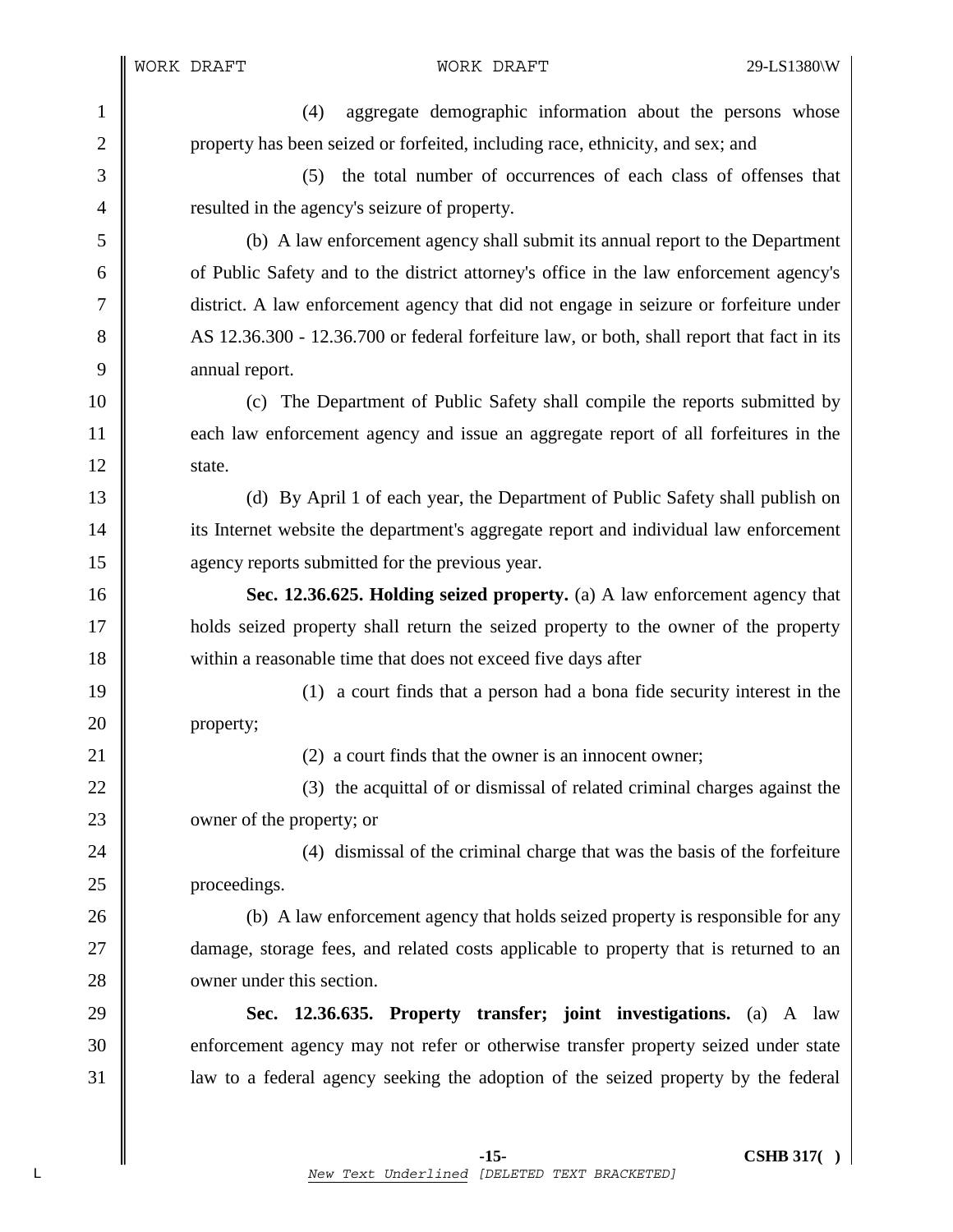1 agency. Nothing in this section shall be construed to prohibit the federal government, 2 **||** or any of its agencies, from seeking federal forfeiture.

3 (b) A law enforcement agency participating in a joint investigation or task 4 force with a federal agency may not transfer property to the federal government unless 5 the court enters an order, upon petition of the prosecuting attorney, authorizing the 6 property to be transferred. The court may enter an order authorizing a transfer to the 7 federal government if the transfer is actually necessary for an active criminal case or 8 criminal investigation brought by the federal government. The court may enter an 9 order declining the transfer if the transfer would circumvent the protections provided 10 under AS 12.36.300 - 12.36.700 or that would otherwise be available to a putative 11 interest holder in the property.

12 (c) In the event of an intended transfer of seized property to the federal 13 government, the state or local agency intending to facilitate the transfer shall provide 14 all property owners with notice of the intended transfer at least 60 days before the 15 Transfer is to take place.

16 (d) A property owner who believes that the intended transfer of property under 17 this section is in violation of (a) of this section may file a request for a hearing with 18 the court having jurisdiction over the underlying property under AS 12.36.450(b) at 19 least five days before the date of the intended transfer as stated in the notice required 20 | under (c) of this section.

21 (e) Property may not be transferred under this section until the state court 22 **having jurisdiction over the underlying property under AS 12.36.450(b)** determines 23 that the transfer will not circumvent the protections provided under AS 12.36.300 - 24 12.36.700 or that would otherwise be available to a putative interest holder in the 25 property and that the transfer is actually necessary for an active criminal case or 26 **c** criminal investigation brought by the federal government.

27 || (f) A transfer to the Alaska Wing, Civil Air Patrol, of a forfeited aircraft is 28  $\parallel$  subject to the conditions specified in AS 18.60.148(a).

29 **Sec. 12.36.700. Definitions.** In AS 12.36.300 - 12.36.700,

30 (1) "abandoned property" means personal property the rights to which 31 and the control of which an owner has intentionally relinquished;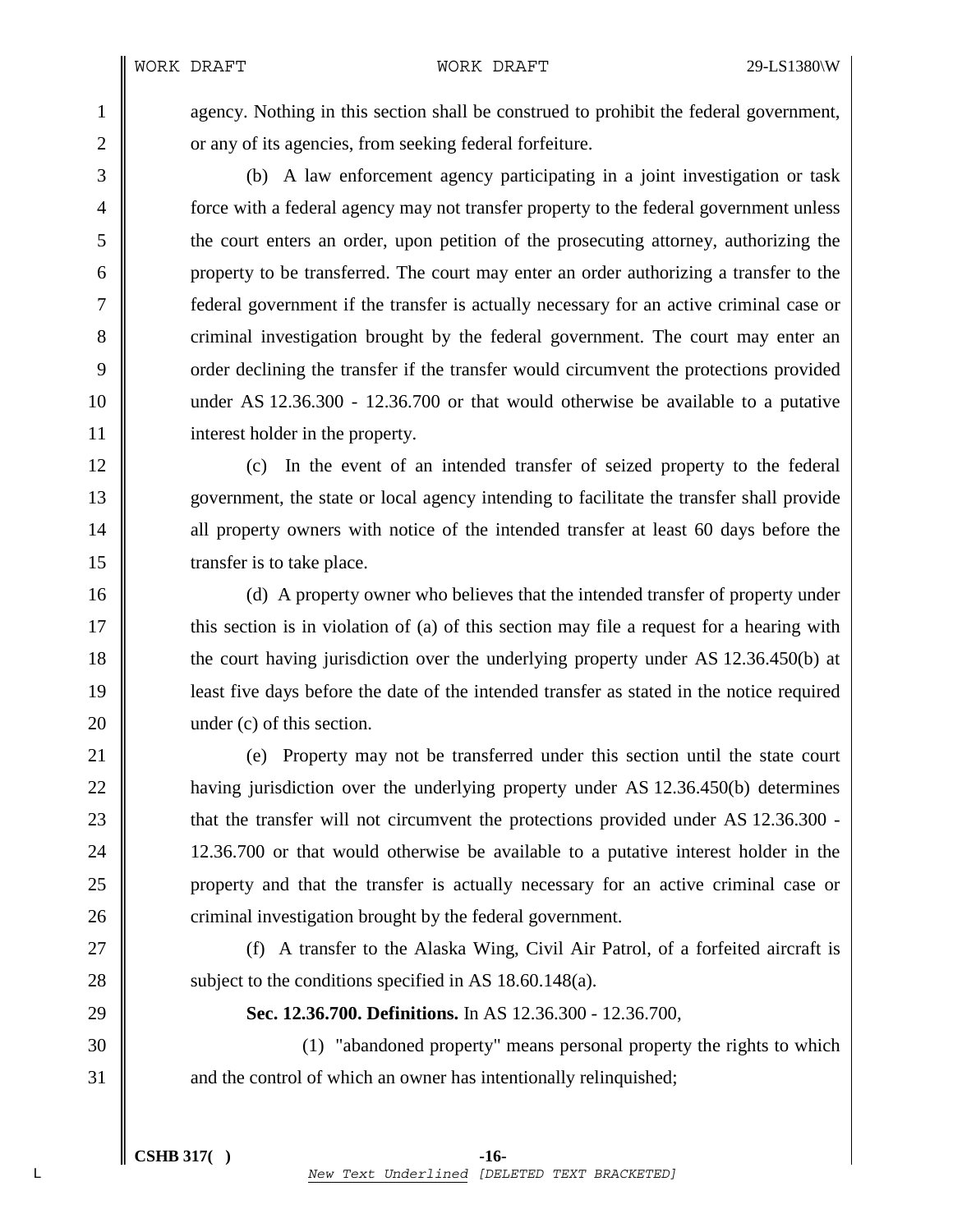1 (2) "actual knowledge" means a direct and clear awareness of 2 | information, a fact or a condition;

3 (3) "conveyance" means a motor vehicle, trailer, snowmobile, airplane, 4 vessel, or any other equipment or device used for transportation, but does not include 5 property that is stolen or taken in violation of a law;

6 (4) "conviction" or "convicted" means that a person has been found 7 guilty of an offense in a trial court, whether by a plea of guilty or nolo contendere or 8 otherwise, and whether the sentence is deferred or suspended;

9 (5) "instrumentality" means land, a building, a container, a 10 conveyance, equipment, materials, a product, a computer, computer software, a 11 telecommunications device, a firearm, ammunition, a tool, money, a security, a 12 negotiable instrument, other devices used for exchange of property, or other property 13 | lawful to possess that is used in the furtherance or commission of an offense to which 14 | forfeiture applies;

15 (6) "law enforcement agency" has the meaning given in AS 12.36.090;

16 (7) "law enforcement officer"

17 (A) means a state or municipal peace officer or another person 18 granted the powers of a peace officer under state law to enforce criminal 19 statutes;

20 **(B)** does not mean a correctional officer;

21 **(8)** "owner" means a person who has a legal or equitable ownership 22 interest in property;

23 (9) "property" means tangible or intangible personal property or real 24 **property**;

25 (10) "property subject to forfeiture" means property or an 26 instrumentality described and declared to be subject to forfeiture under AS 12.36.300 -27 || 12.36.700 or other state law; and

28 (11) "secured party" means a person with a security or other protected 29 interest in property, whether the interest arose by mortgage, security agreement, lien, 30 lease, or otherwise, the purpose of which security or interest is to secure the payment 31 of a debt or protect a potential debt owed to the secured party.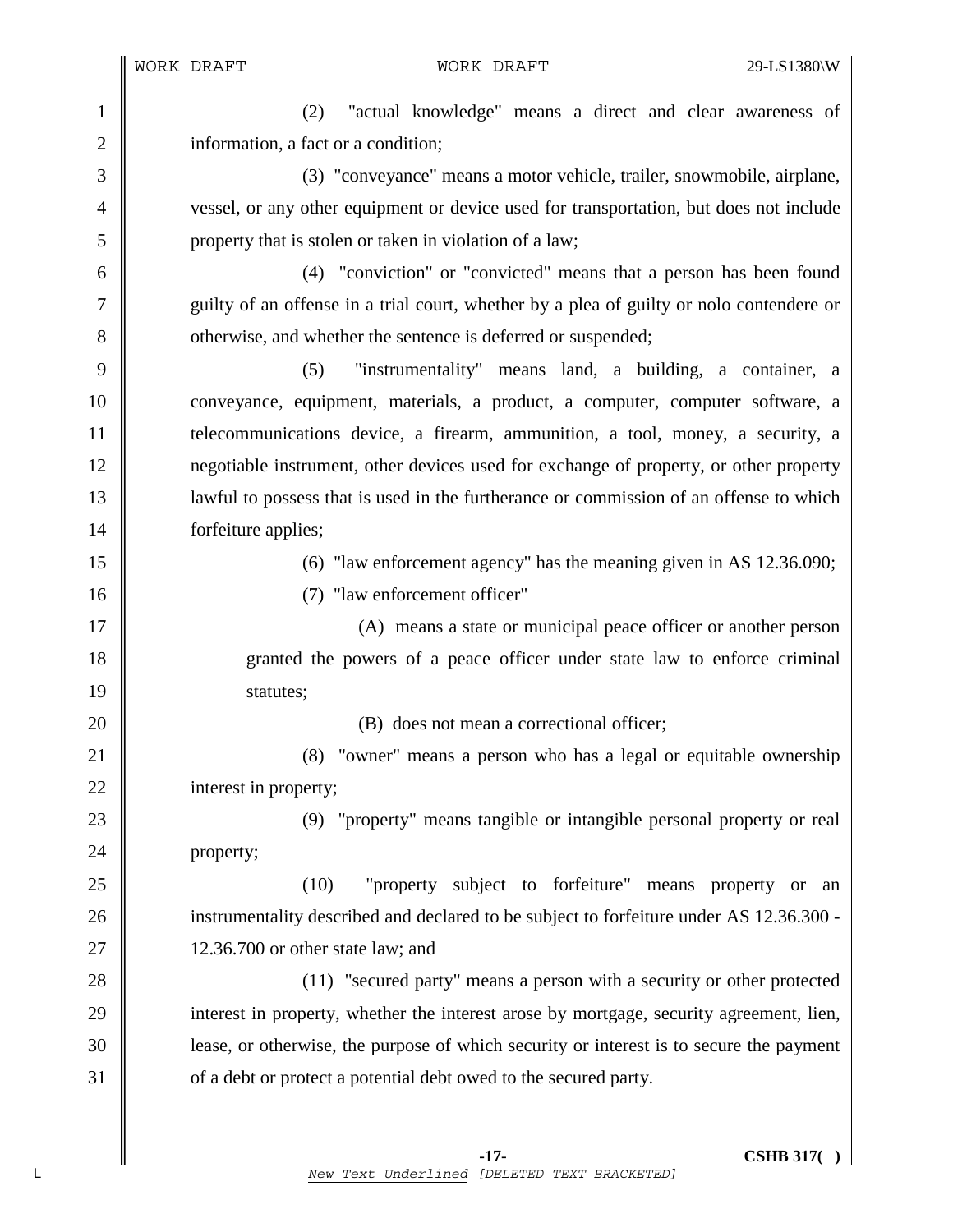1 **\* Sec. 14.** AS 16.05.190 is amended to read:

2 **Sec. 16.05.190. Seizure and disposition of equipment.** Guns, traps, nets, 3 fishing tackle, boats, aircraft, automobiles or other vehicles, sleds, and other 4 paraphernalia used in or in aid of a violation of this chapter or a regulation of the 5 department may be seized under a valid search, and all fish and game, or parts of fish 6 and game, or nests or eggs of birds, taken, transported, or possessed contrary to the 7 provisions of this chapter or a regulation of the department shall be seized **under**  8 **AS 12.36.300 - 12.36.700** by any peace officer designated in AS 16.05.150. Upon 9 conviction of the offender or upon judgment of the court having jurisdiction that the 10 item was taken, transported, or possessed in violation of this chapter or a regulation of 11 the department, all fish and game, or parts of them are forfeited to the state **under** 12 **AS 12.36.300 - 12.36.700** and shall be disposed of as directed by the court. [IF SOLD, 13 THE PROCEEDS OF THE SALE SHALL BE TRANSMITTED TO THE PROPER 14 STATE OFFICER FOR DEPOSIT IN THE GENERAL FUND.] Guns, traps, nets, 15 fishing tackle, boats, aircraft, or other vehicles, sleds, and other paraphernalia seized 16 under the provisions of this chapter or a regulation of the department, unless forfeited 17 by order of the court, shall be returned **as provided under AS 12.36.300 - 12.36.700**, 18 after completion of the case and payment of the fine, if any.

19 **\* Sec. 15.** AS 16.05.722(b) is amended to read:

20 (b) In addition, the court shall order forfeiture **to the state under**  21 **AS 12.36.300 - 12.36.700** of any fish, or its fair market value, taken or retained as a 22 **Figure 22** result of the commission of the violation. For purposes of this subsection, it is a 23 **Fig.** 23 rebuttable presumption that all fish found on board a fishing vessel used in or in aid of 24 a violation, or found at the fishing site, were taken or retained in violation of 25 AS 16.05.440 - 16.05.690 or a commercial fisheries regulation of the Board of 26 Fisheries or the department. It is the defendant's burden to show by a preponderance of 27  $\parallel$  the evidence that fish on board or at the site were lawfully taken and retained.

28 **\*** Sec. 16. AS 16.05.723(a) is amended to read:

29  $\parallel$  (a) A person who negligently violates AS 16.05.440 - 16.05.690, or a 30 Tegulation of the Board of Fisheries or the department governing commercial fishing, 31 is guilty of a misdemeanor and in addition to punishment under other provisions in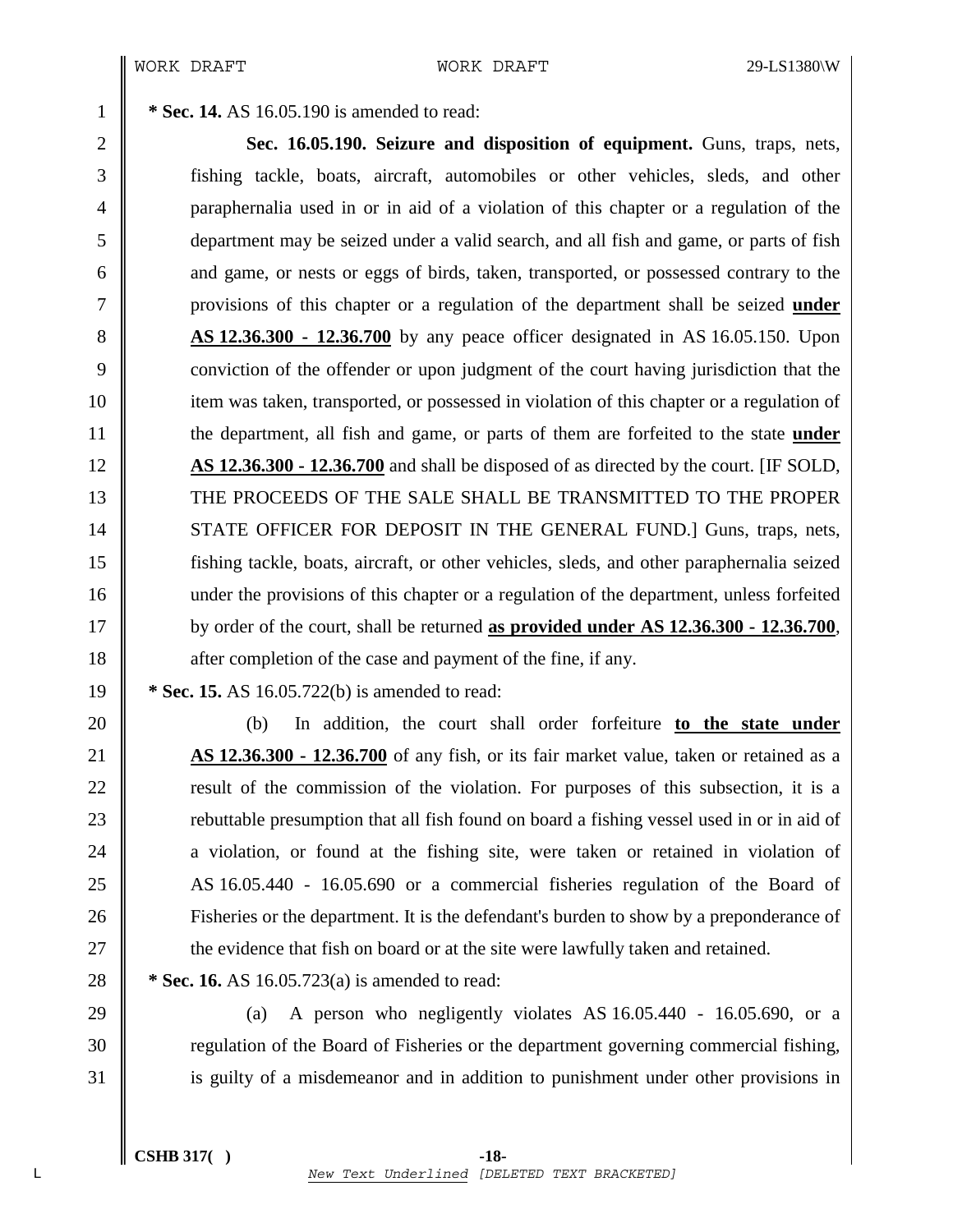1 this title, including **AS 16.05.710** [AS 16.05.195 AND 16.05.710], is punishable upon 2 conviction by a fine of not more than \$15,000 or by imprisonment for not more than 3 one year, or by both. In addition, the court shall order forfeiture **to the state under** 4 **AS 12.36.300 - 12.36.700** of any fish, or its fair market value, taken or retained as a 5 result of the commission of the violation, and the court may **order forfeiture to the**  6 **state of** [FORFEIT] any vessel and any fishing gear **under AS 12.36.300 - 12.36.700**, 7 including any net, pot, tackle, or other device designed or employed to take fish 8 commercially, that was used in or in aid of the violation. [ANY FISH, OR ITS FAIR 9 MARKET VALUE, FORFEITED UNDER THIS SUBSECTION MAY NOT ALSO 10 BE FORFEITED UNDER AS 16.05.195.] For purposes of this subsection, it is a 11 rebuttable presumption that all fish found on board a fishing vessel used in or in aid of 12 a violation, or found at the fishing site, were taken or retained in violation of 13 AS 16.05.440 - 16.05.690 or a commercial fisheries regulation of the Board of 14 Fisheries or the department, and it is the defendant's burden to show by a 15 preponderance of the evidence that fish on board or at the site were lawfully taken and 16 **I** retained.

17 **\* Sec. 17.** AS 16.05.782(b) is amended to read:

18 (b) In addition to the penalty imposed by law under (a) of this section, the 19 court shall order forfeiture **to the state under AS 12.36.300 - 12.36.700** of the hide 20 **a** and skull of the bear, but if the hide and skull are not salvaged and delivered to the 21 department then the court shall impose an additional fine of up to \$10,000.

22 **\*** Sec. 18. AS 16.05.783(c) is amended to read:

23 (c) A person who violates this section is guilty of a misdemeanor, and upon 24 conviction is punishable by a fine of not more than \$5,000, or by imprisonment for not 25 more than one year, or by both. In addition, the court may order the aircraft and 26 equipment used in or in aid of a violation of this section to be forfeited to the state 27 **under AS 12.36.300 - 12.36.700**.

28 **\*** Sec. 19. AS 16.05.905(b) is amended to read:

29 (b) An alien person who violates (a) of this section is guilty of a misdemeanor, 30 and upon conviction is punishable by a confiscation and forfeiture **to the state under**  31 **AS 12.36.300 - 12.36.700** of the fishing vessel used in the violation, or by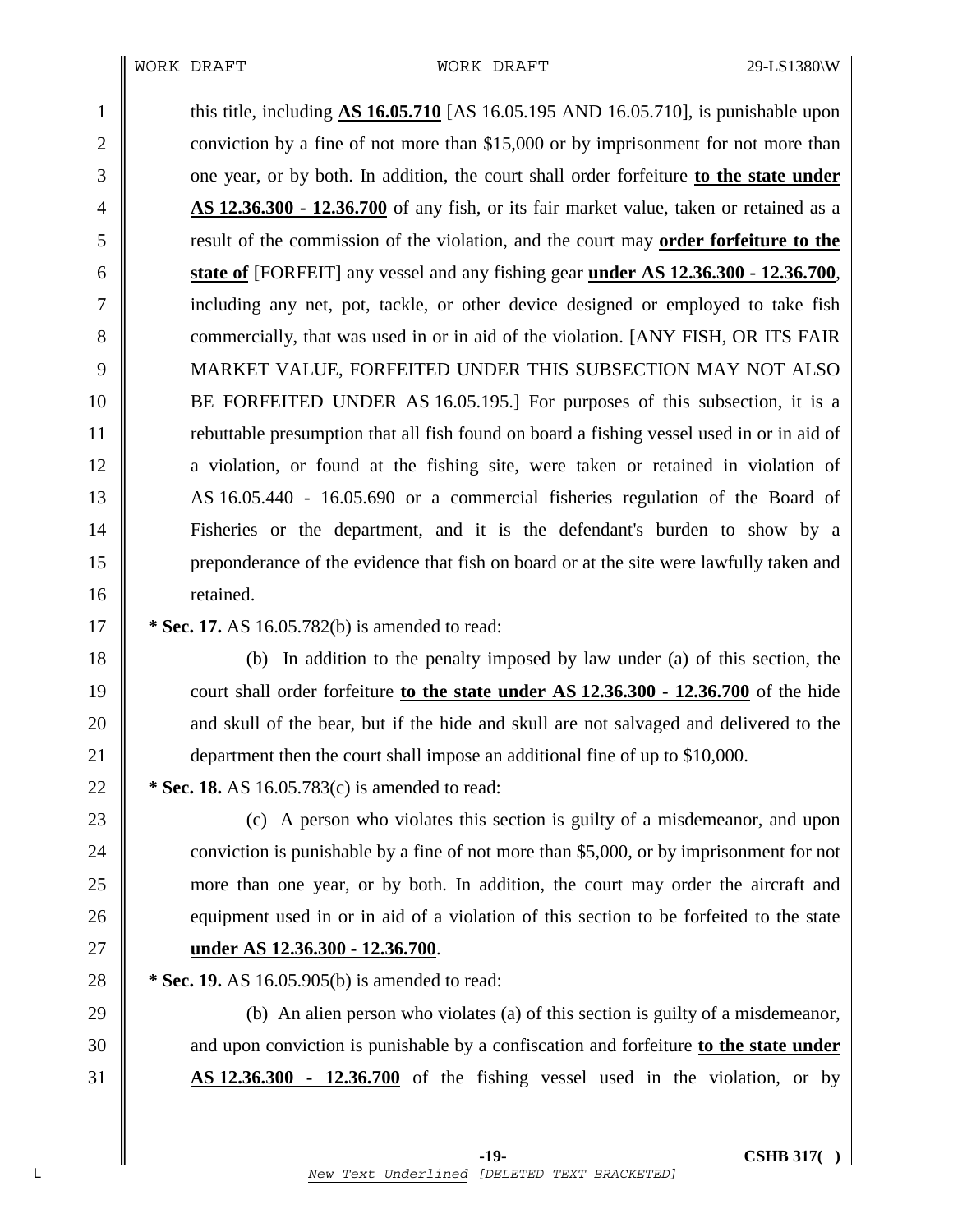WORK DRAFT WORK DRAFT 29-LS1380\W

1 imprisonment for not more than one year, or by fine of not more than \$10,000, or by 2 **all or any two of the foregoing punishments.** 

3 **\* Sec. 20.** AS 16.43.970(g) is amended to read:

4 (g) A person who violates the provisions of AS 16.43.140(a) is

5 (1) upon a first conviction, guilty of a class B misdemeanor and may 6 be sentenced to a definite term of imprisonment of not more than 90 days, or forfeiture 7 **to the state under AS 12.36.300 - 12.36.700** of the person's fishing vessel, or both, 8 and shall be sentenced to a fine of not less than \$5,000 nor more than \$10,000 and loss 9  $\parallel$  of commercial fishing privileges under (i) of this section;

10 (2) upon a second conviction, guilty of a class A misdemeanor and 11 may be sentenced to a definite term of imprisonment of not more than one year, and 12 Shall be sentenced to a fine of not less than \$10,000 nor more than \$20,000, forfeiture 13 **to the state under AS 12.36.300 - 12.36.700** of the person's fishing vessel, and loss of 14 **commercial fishing privileges under (i) of this section;** 

15 (3) upon a third or subsequent conviction, guilty of a class A 16 misdemeanor and may be sentenced to a definite term of imprisonment of not more 17 than one year, and shall be sentenced to a fine of not less than \$20,000 nor more than 18 \$50,000, forfeiture **to the state under AS 12.36.300 - 12.36.700** of the person's 19 fishing vessel, and loss of commercial fishing privileges under (i) of this section. 20 **\* Sec. 21.** AS 17.30.110 is amended to read:

21 **Sec. 17.30.110. Items subject to forfeiture.** The following may be forfeited to 22 the state **under AS 12.36.300 - 12.36.700**:

23 || (1) a controlled substance that has been manufactured, distributed, 24 dispensed, acquired, or possessed in violation of this chapter or AS 11.71;

25 (2) raw materials, products, and equipment that are used or intended 26 for use in manufacturing, distributing, compounding, processing, delivering, 27 importing, or exporting a controlled substance that is a felony under this chapter or 28 AS 11.71;

29  $\parallel$  (3) property that is used or intended for use as a container for property 30 described in (1) or (2) of this section;

31 (4) a conveyance, including but not limited to aircraft, vehicles, or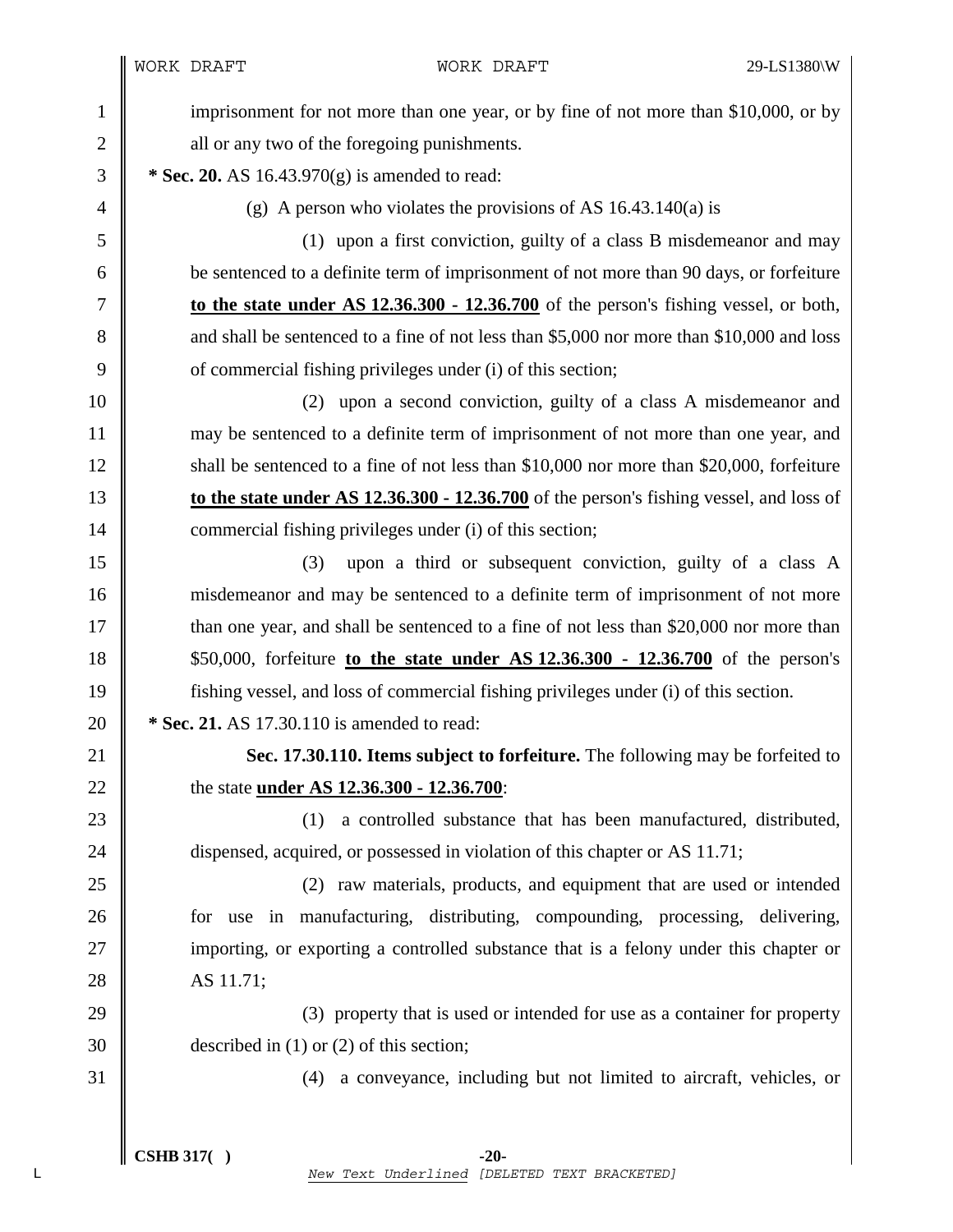1 vessels, that has been used or is intended for use in transporting or in any manner in 2 **facilitating the transportation, sale, receipt, possession, or concealment of property** 3 described in (1) or (2) of this section in violation of a felony offense under this chapter 4  $\parallel$  or AS 11.71; however,

5 (A) a conveyance may not be forfeited under this paragraph if 6 the owner of the conveyance establishes, by a preponderance of the evidence, 7 at a hearing before the court as the trier of fact, that use of the conveyance in 8 violation of this chapter or AS 11.71 was committed by another person and 9 that the owner was neither a consenting party nor privy to the violation;

10 (B) a forfeiture of a conveyance encumbered by a valid security 11 interest at the time of seizure is subject to the interest of the secured party if the 12 secured party establishes, by a preponderance of the evidence, at a hearing 13 before the court as the trier of fact, that use of the conveyance in violation of 14 this chapter or AS 11.71 was committed by another person and that the secured 15 party was neither a consenting party nor privy to the violation;

16 (5) books, records, and research products and materials, including 17 formulas, microfilm, tapes, and data, that are used in violation of this chapter or 18 AS 11.71;

19 (6) money, securities, negotiable instruments, or other things of value 20 used in financial transactions derived from activity prohibited by this chapter or 21 AS 11.71; and

22  $\parallel$  (7) a firearm that is visible, carried during, or used in furtherance of a 23 violation of this chapter or AS 11.71.

24 **\*** Sec. 22. AS 18.60.148(a) is amended to read:

25 (a) A transfer to the Alaska Wing, Civil Air Patrol, of a forfeited aircraft under 26 **AS 12.36.300 - 12.36.700** [AS 16.05.195(f), AS 17.30.122,] or another state law or  $27 \parallel$  regulation is subject to the following conditions:

28 (1) the transfer shall be made without cost to the Civil Air Patrol;

29  $\parallel$  (2) the aircraft becomes a corporate Civil Air Patrol aircraft;

30 (3) the aircraft may only be used for Civil Air Patrol search and rescue, 31 civil defense, and training purposes;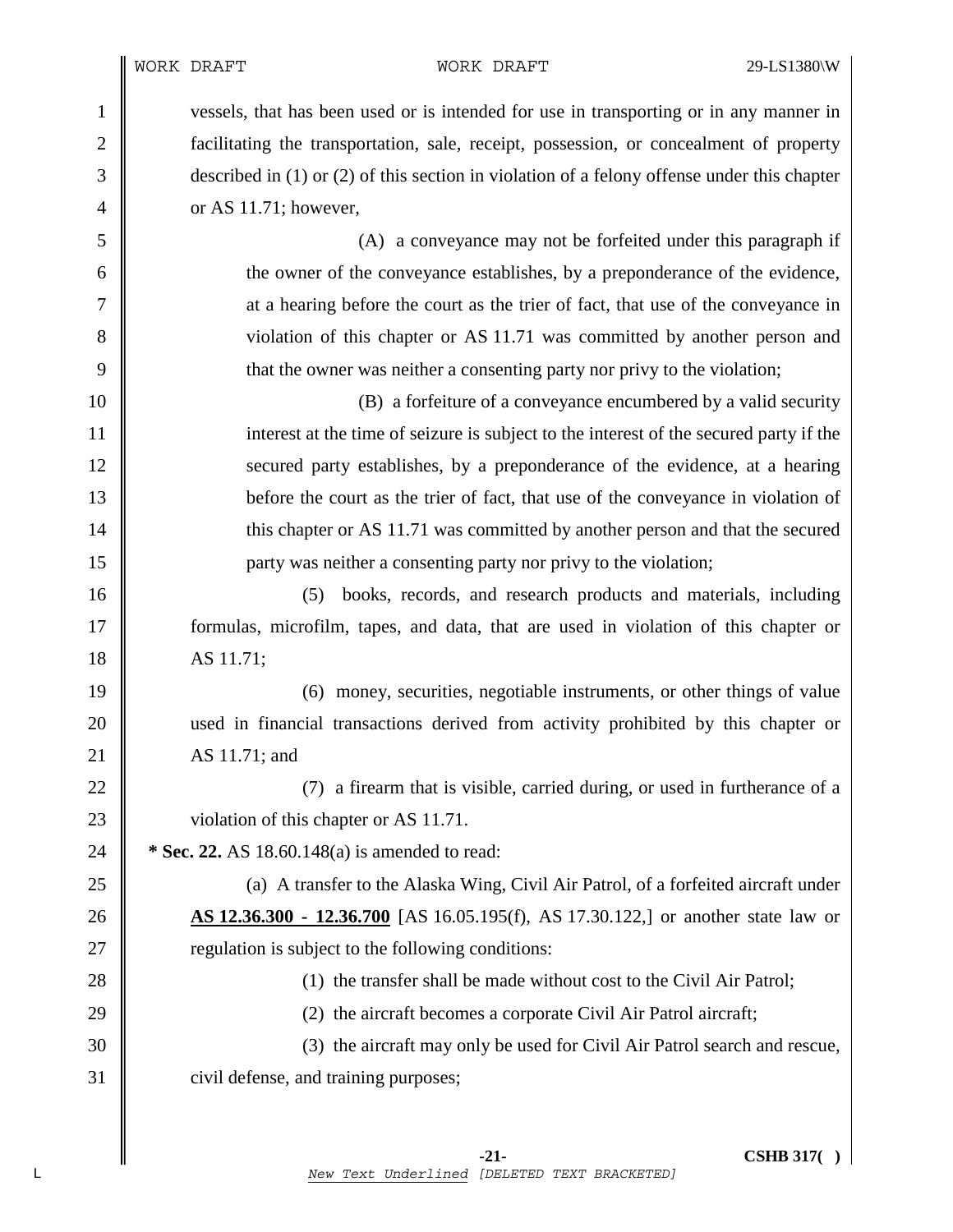$\mathbb{I}$ 

| 1              | (4) the aircraft may not be transferred to another wing of the Civil Air         |
|----------------|----------------------------------------------------------------------------------|
| $\overline{c}$ | Patrol unless                                                                    |
| 3              | (A) the aircraft has been corporate aircraft of the Alaska Wing,                 |
| $\overline{4}$ | Civil Air Patrol for at least 36 months after the date of transfer to the Alaska |
| 5              | Wing; or                                                                         |
| 6              | (B) the aircraft is being exchanged for another Civil Air Patrol                 |
| 7              | corporate aircraft of equivalent or greater value;                               |
| 8              | if the Civil Air Patrol determines that the aircraft should be<br>(5)            |
| 9              | disposed of as surplus property, the disposition shall first be approved by the  |
| 10             | Department of Administration.                                                    |
| 11             | * Sec. 23. AS 22.07.020(a) is amended to read:                                   |
| 12             | (a) The court of appeals has appellate jurisdiction in actions and proceedings   |
| 13             | commenced in the superior court involving                                        |
| 14             | (1) criminal prosecution;                                                        |
| 15             | (2) post-conviction relief;                                                      |
| 16             | matters under AS 47.12, including waiver of jurisdiction over a<br>(3)           |
| 17             | minor under AS 47.12.100;                                                        |
| 18             | (4) extradition;                                                                 |
| 19             | (5) habeas corpus;                                                               |
| 20             | (6) probation and parole; [AND]                                                  |
| 21             | $(7)$ bail;                                                                      |
| 22             | <u>(8) forfeiture proceedings under AS 12.36.300 - 12.36.700</u>                 |
| 23             | * Sec. 24. AS 22.15.240 is amended by adding a new subsection to read:           |
| 24             | (e) Any party may appeal to the superior court a judgment of the district court  |
| 25             | in a forfeiture proceeding under AS 12.36.300 - 12.36.700.                       |
| 26             | * Sec. 25. AS 28.15.291(b) is amended to read:                                   |
| 27             | (b) Upon conviction under (a) of this section, the court                         |
| 28             | (1) shall impose a minimum sentence of imprisonment                              |
| 29             | (A) if the person has not been previously convicted, of not less                 |
| 30             | than 10 days with 10 days suspended, including a mandatory condition of          |
| 31             | probation that the defendant complete not less than 80 hours of community        |
|                |                                                                                  |
|                |                                                                                  |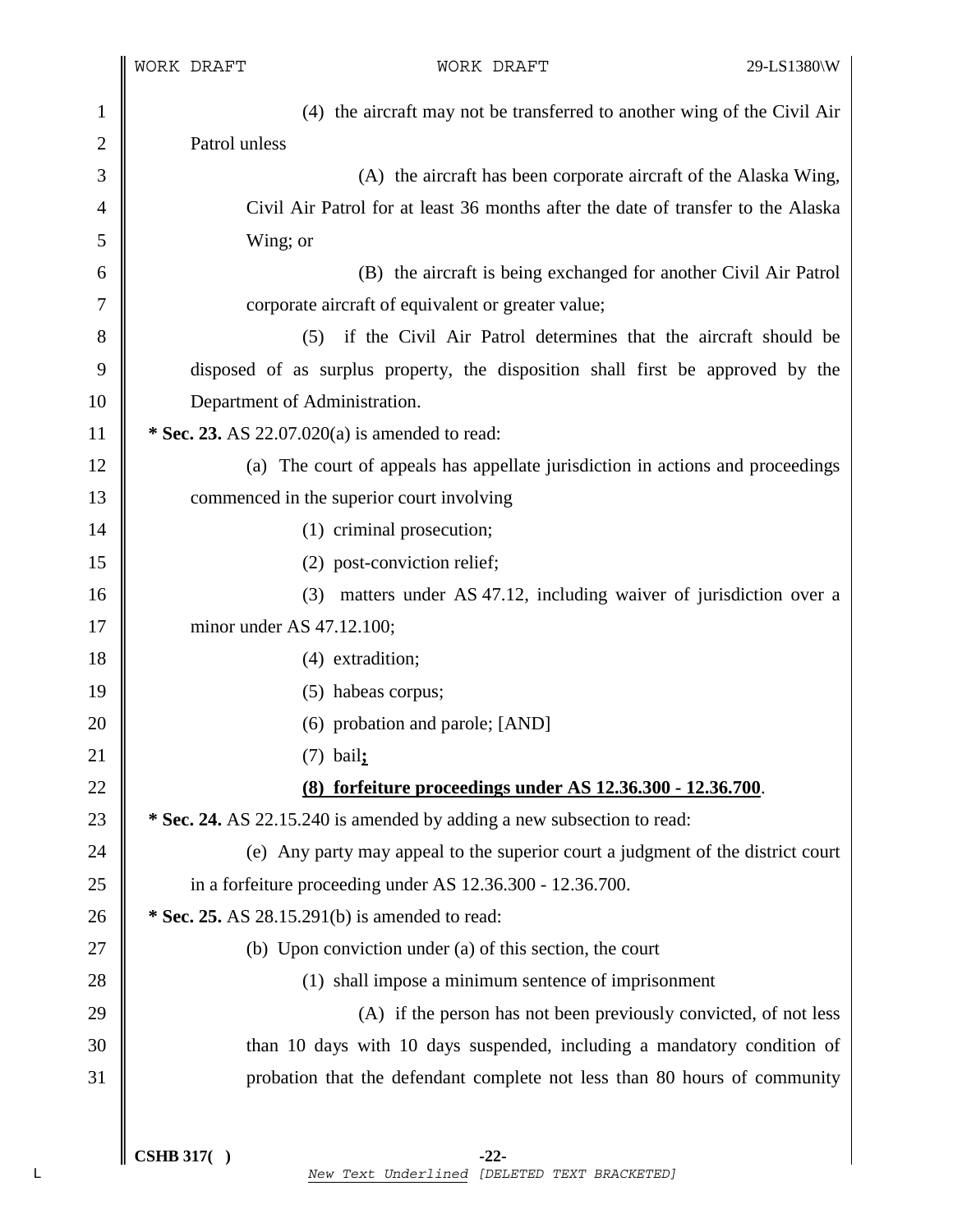1 work service;

2 (B) if the person has been previously convicted, of not less than 3 10 days;

4 (C) if the person's driver's license, privilege to drive, or 5 privilege to obtain a license was revoked under circumstances described in 6  $\parallel$  AS 28.15.181(c)(1), if the person was driving in violation of a limited license 7 issued under AS 28.15.201(d) following that revocation, or if the person was 8 driving in violation of an ignition interlock device requirement following that 9 revocation, of not less than 20 days with 10 days suspended, and a fine of not 10 less than \$500, including a mandatory condition of probation that the 11 **defendant complete not less than 80 hours of community work service;** 

12 (D) if the person's driver's license, privilege to drive, or 13 privilege to obtain a license was revoked under circumstances described in 14  $\parallel$  AS 28.15.181(c)(2), (3), or (4), if the person was driving in violation of a 15 limited license issued under AS 28.15.201(d) following that revocation, or if 16 the person was driving in violation of an ignition interlock device requirement 17 following that revocation, of not less than 30 days and a fine of not less than 18 \$1,000;

19 || (2) may impose additional conditions of probation;

 $20 \parallel$  (3) may not

21 (A) suspend execution of sentence or grant probation except on 22 \| 23 **Permitted 23** required community work service as provided in (1) of this subsection;

24 **(B)** suspend imposition of sentence;

25 (4) shall revoke the person's license, privilege to drive, or privilege to 26 **obtain** a license, and the person may not be issued a new license or a limited license 27 nor may the privilege to drive or obtain a license be restored for an additional period 28 of not less than 90 days after the date that the person would have been entitled to 29 **Calcular 29** restoration of driving privileges; and

30 (5) may order that the motor vehicle that was used in commission of 31 the offense be forfeited under **AS 12.36.300 - 12.36.700** [AS 28.35.036].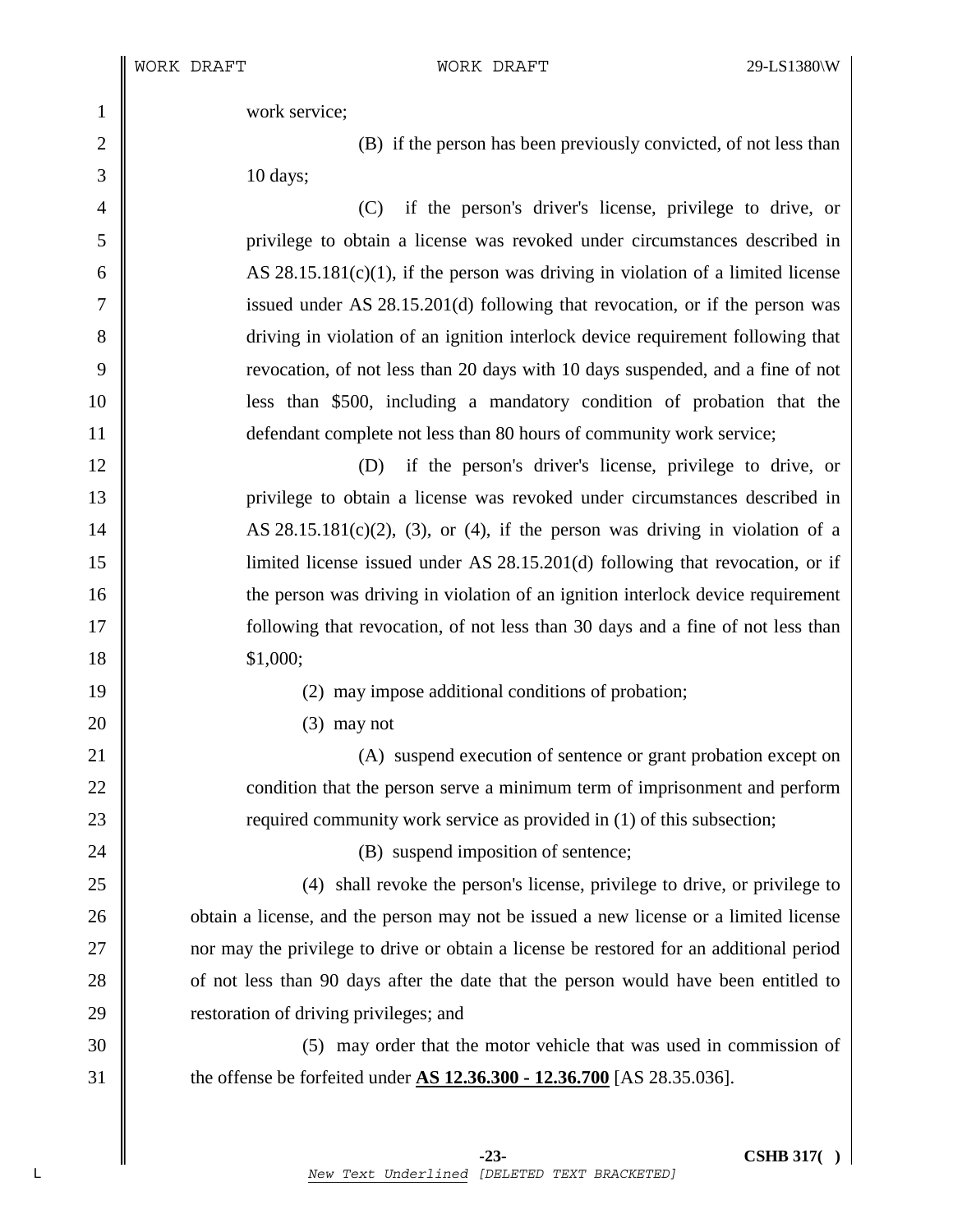**1 \*** Sec. 26. AS 28.35.030(b) is amended to read:

2 (b) Except as provided under (n) of this section, driving while under the 3 influence of an alcoholic beverage, inhalant, or controlled substance is a class A 4 misdemeanor. Upon conviction,

5 (1) the court shall impose a minimum sentence of imprisonment of

6 (A) not less than 72 consecutive hours, require the person to 7 use an ignition interlock device after the person regains the privilege, including 8 any limited privilege, to operate a motor vehicle for a minimum of six months, 9 and impose a fine of not less than \$1,500 if the person has not been previously 10 convicted;

11 || 12 interlock device after the person regains the privilege, including any limited 13 privilege, to operate a motor vehicle for a minimum of 12 months, and impose 14 a fine of not less than \$3,000 if the person has been previously convicted once;

15 (C) not less than 60 days, require the person to use an ignition 16 interlock device after the person regains the privilege, including any limited 17 privilege, to operate a motor vehicle for a minimum of 18 months, and impose 18 a fine of not less than \$4,000 if the person has been previously convicted twice 19  $\parallel$  and is not subject to punishment under (n) of this section;

20 (D) not less than 120 days, require the person to use an ignition 21 interlock device after the person regains the privilege, including any limited 22 | privilege, to operate a motor vehicle for a minimum of 24 months, and impose 23 a fine of not less than \$5,000 if the person has been previously convicted three 24  $\parallel$  times and is not subject to punishment under (n) of this section;

25 (E) not less than 240 days, require the person to use an ignition 26 interlock device after the person regains the privilege, including any limited 27 privilege, to operate a motor vehicle for a minimum of 30 months, and impose 28 **a** fine of not less than \$6,000 if the person has been previously convicted four  $29 \parallel$  times and is not subject to punishment under (n) of this section;

30 (F) not less than 360 days, require the person to use an ignition 31 interlock device after the person regains the privilege, including any limited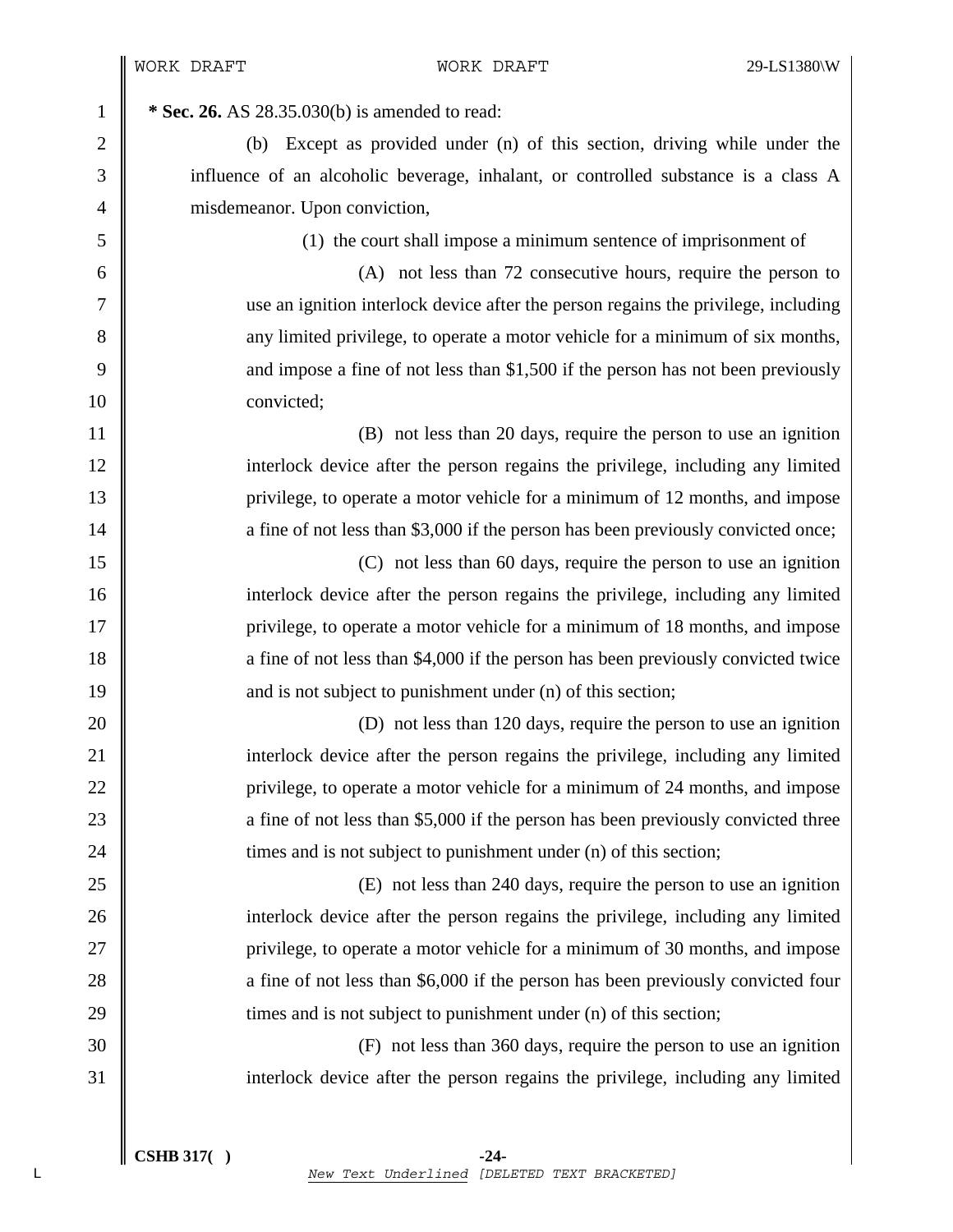|                | WORK DRAFT |                                                                                          | WORK DRAFT                                                                         | 29-LS1380\W |
|----------------|------------|------------------------------------------------------------------------------------------|------------------------------------------------------------------------------------|-------------|
| $\mathbf{1}$   |            |                                                                                          | privilege, to operate a motor vehicle for a minimum of 36 months, and impose       |             |
| $\overline{2}$ |            |                                                                                          | a fine of not less than \$7,000 if the person has been previously convicted more   |             |
| 3              |            |                                                                                          | than four times and is not subject to punishment under (n) of this section;        |             |
| 4              |            | (2) the court may not                                                                    |                                                                                    |             |
| 5              |            |                                                                                          | (A) suspend execution of sentence or grant probation except on                     |             |
| 6              |            | condition that the person                                                                |                                                                                    |             |
| 7              |            | (i)                                                                                      | serve the minimum imprisonment under $(1)$ of this                                 |             |
| 8              |            | subsection;                                                                              |                                                                                    |             |
| 9              |            | (ii)                                                                                     | pay the minimum fine required under $(1)$ of this                                  |             |
| 10             |            | subsection;                                                                              |                                                                                    |             |
| 11             |            |                                                                                          | (B) suspend imposition of sentence; or                                             |             |
| 12             |            |                                                                                          | (C) suspend the requirement for an ignition interlock device for                   |             |
| 13             |            |                                                                                          | a violation of $(a)(1)$ of this section involving an alcoholic beverage or         |             |
| 14             |            |                                                                                          | intoxicating liquor, singly or in combination, or a violation of $(a)(2)$ of this  |             |
| 15             |            | section;                                                                                 |                                                                                    |             |
| 16             |            | (3)                                                                                      | the court shall revoke the person's driver's license, privilege to                 |             |
| 17             |            | drive, or privilege to obtain a license under AS 28.15.181, and may order that the       |                                                                                    |             |
| 18             |            | motor vehicle, aircraft, or watercraft that was used in commission of the offense be     |                                                                                    |             |
| 19             |            | forfeited under <b>AS 12.36.300 - 12.36.700</b> [AS 28.35.036]; and                      |                                                                                    |             |
| 20             |            | (4)                                                                                      | the court may order that the person, while incarcerated or as a                    |             |
| 21             |            | condition of probation or parole, take a drug or combination of drugs intended to        |                                                                                    |             |
| 22             |            | prevent the consumption of an alcoholic beverage; a condition of probation or parole     |                                                                                    |             |
| 23             |            | imposed under this paragraph is in addition to any other condition authorized under      |                                                                                    |             |
| 24             |            | another provision of law.                                                                |                                                                                    |             |
| 25             |            | * Sec. 27. AS 28.35.030(n) is amended to read:                                           |                                                                                    |             |
| 26             |            |                                                                                          | (n) A person is guilty of a class C felony if the person is convicted under (a) of |             |
| 27             |            | this section and either has been previously convicted two or more times since            |                                                                                    |             |
| 28             |            | January 1, 1996, and within the 10 years preceding the date of the present offense, or   |                                                                                    |             |
| 29             |            | punishment under this subsection or under AS 28.35.032(p) was previously imposed         |                                                                                    |             |
| 30             |            | within the last 10 years. For purposes of determining minimum sentences based on         |                                                                                    |             |
| 31             |            | previous convictions, the provisions of $(u)(4)$ of this section apply. Upon conviction, |                                                                                    |             |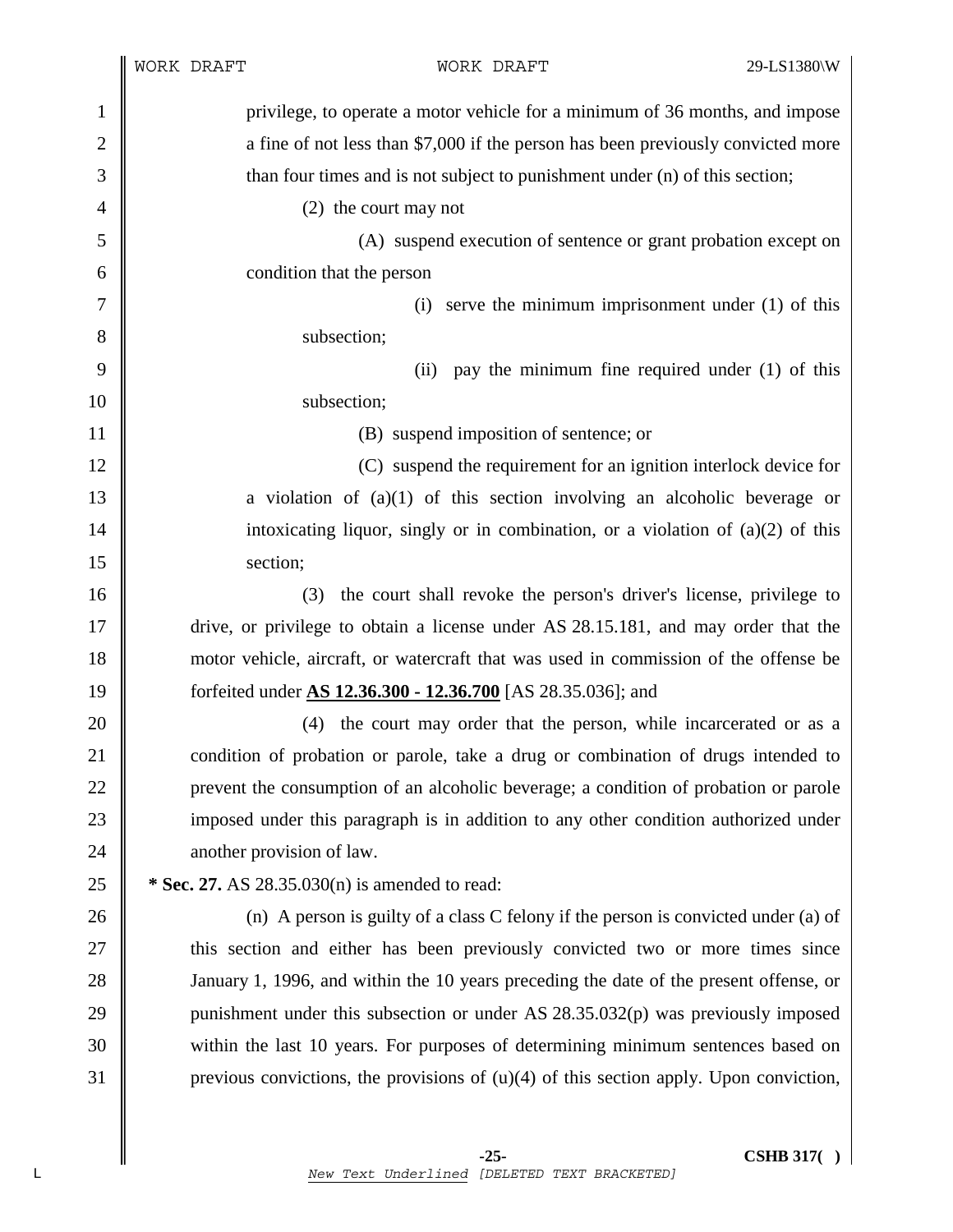$\mathbb I$  $\mathsf{l}$ 

| $\mathbf{1}$   | the court                                                                                  |  |  |  |  |
|----------------|--------------------------------------------------------------------------------------------|--|--|--|--|
| $\overline{2}$ | $(1)$ shall impose a fine of not less than \$10,000, require the person to                 |  |  |  |  |
| 3              | use an ignition interlock device after the person regains the privilege to operate a       |  |  |  |  |
| 4              | motor vehicle for a minimum of 60 months, and impose a minimum sentence of                 |  |  |  |  |
| 5              | imprisonment of not less than                                                              |  |  |  |  |
| 6              | (A) 120 days if the person has been previously convicted twice;                            |  |  |  |  |
| 7              | (B) 240 days if the person has been previously convicted three                             |  |  |  |  |
| 8              | times;                                                                                     |  |  |  |  |
| 9              | (C) 360 days if the person has been previously convicted four                              |  |  |  |  |
| 10             | or more times;                                                                             |  |  |  |  |
| 11             | $(2)$ may not                                                                              |  |  |  |  |
| 12             | (A) suspend execution of sentence or grant probation except on                             |  |  |  |  |
| 13             | condition that the person                                                                  |  |  |  |  |
| 14             | serve the minimum imprisonment under $(1)$ of this<br>(i)                                  |  |  |  |  |
| 15             | subsection;                                                                                |  |  |  |  |
| 16             | pay the minimum fine required under (1) of this<br>(ii)                                    |  |  |  |  |
| 17             | subsection;                                                                                |  |  |  |  |
| 18             | (B) suspend imposition of sentence; or                                                     |  |  |  |  |
| 19             | (C) suspend the requirement for an ignition interlock device for                           |  |  |  |  |
| 20             | a violation of $(a)(1)$ of this section involving an alcoholic beverage or                 |  |  |  |  |
| 21             | intoxicating liquor, singly or in combination, or a violation of $(a)(2)$ of this          |  |  |  |  |
| 22             | section:                                                                                   |  |  |  |  |
| 23             | (3) shall permanently revoke the person's driver's license, privilege to                   |  |  |  |  |
| 24             | drive, or privilege to obtain a license subject to restoration of the license under (o) of |  |  |  |  |
| 25             | this section;                                                                              |  |  |  |  |
| 26             | (4) may order that the person, while incarcerated or as a condition of                     |  |  |  |  |
| 27             | probation or parole, take a drug or combination of drugs intended to prevent the           |  |  |  |  |
| 28             | consumption of an alcoholic beverage; a condition of probation or parole imposed           |  |  |  |  |
| 29             | under this paragraph is in addition to any other condition authorized under another        |  |  |  |  |
| 30             | provision of law;                                                                          |  |  |  |  |
| 31             | shall<br>forfeiture<br>under AS 12.36.300<br>12.36.700<br>(5)<br>order<br>$\blacksquare$   |  |  |  |  |
|                |                                                                                            |  |  |  |  |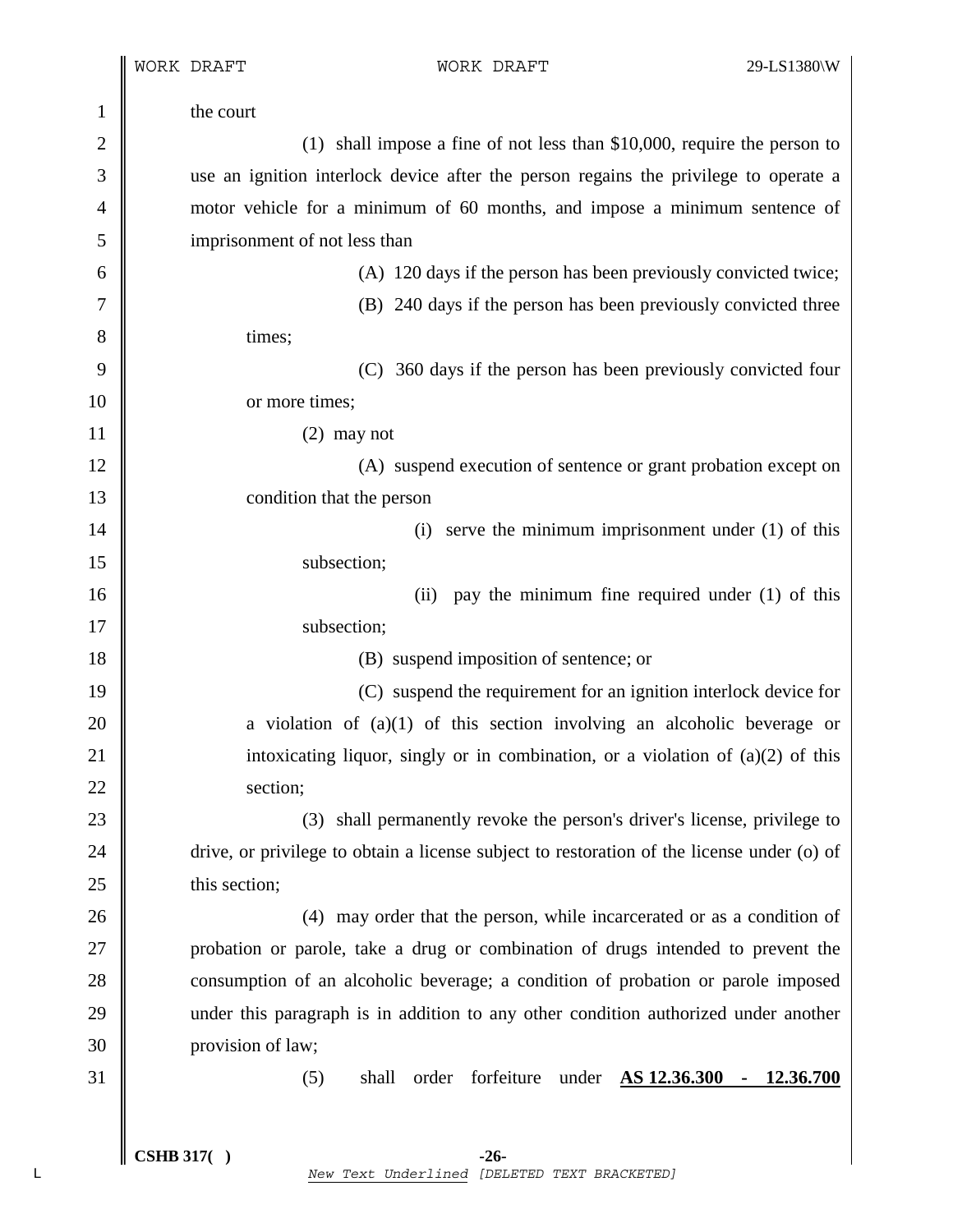|                | WORK DRAFT                                                                     | WORK DRAFT                                                                            | 29-LS1380\W |  |  |
|----------------|--------------------------------------------------------------------------------|---------------------------------------------------------------------------------------|-------------|--|--|
| $\mathbf{1}$   |                                                                                | [AS 28.35.036] of the vehicle, watercraft, or aircraft used in the commission of the  |             |  |  |
| $\overline{2}$ | offense [, SUBJECT TO REMISSION UNDER AS 28.35.037]; and                       |                                                                                       |             |  |  |
| 3              |                                                                                | (6) shall order the department to revoke the registration for any vehicle             |             |  |  |
| $\overline{4}$ |                                                                                | registered by the department in the name of the person convicted under this           |             |  |  |
| 5              |                                                                                | subsection; if a person convicted under this subsection is a registered co-owner of a |             |  |  |
| 6              |                                                                                | vehicle or is registered as a co-owner under a business name, the department shall    |             |  |  |
| 7              |                                                                                | reissue the vehicle registration and omit the name of the person convicted under this |             |  |  |
| 8              | subsection.                                                                    |                                                                                       |             |  |  |
| 9              |                                                                                | * Sec. 28. AS $28.35.032(g)$ is amended to read:                                      |             |  |  |
| 10             |                                                                                | (g) Upon conviction under this section,                                               |             |  |  |
| 11             |                                                                                | (1) the court shall impose a minimum sentence of imprisonment of                      |             |  |  |
| 12             |                                                                                | (A) not less than 72 consecutive hours, require the person to                         |             |  |  |
| 13             |                                                                                | use an ignition interlock device after the person regains the privilege to operate    |             |  |  |
| 14             |                                                                                | a motor vehicle for a minimum of six months, and impose a fine of not less            |             |  |  |
| 15             |                                                                                | than \$1,500 if the person has not been previously convicted;                         |             |  |  |
| 16             | (B) not less than 20 days, require the person to use an ignition               |                                                                                       |             |  |  |
| 17             | interlock device after the person regains the privilege to operate a motor     |                                                                                       |             |  |  |
| 18             | vehicle for a minimum of 12 months, and impose a fine of not less than \$3,000 |                                                                                       |             |  |  |
| 19             |                                                                                | if the person has been previously convicted once;                                     |             |  |  |
| 20             | (C) not less than 60 days, require the person to use an ignition               |                                                                                       |             |  |  |
| 21             | interlock device after the person regains the privilege to operate a motor     |                                                                                       |             |  |  |
| $22\,$         |                                                                                | vehicle for a minimum of 18 months, and impose a fine of not less than \$4,000        |             |  |  |
| 23             |                                                                                | if the person has been previously convicted twice and is not subject to               |             |  |  |
| 24             |                                                                                | punishment under (p) of this section;                                                 |             |  |  |
| 25             | (D) not less than 120 days, require the person to use an ignition              |                                                                                       |             |  |  |
| 26             |                                                                                | interlock device after the person regains the privilege to operate a motor            |             |  |  |
| 27             |                                                                                | vehicle for a minimum of 24 months, and impose a fine of not less than \$5,000        |             |  |  |
| 28             |                                                                                | if the person has been previously convicted three times and is not subject to         |             |  |  |
| 29             |                                                                                | punishment under (p) of this section;                                                 |             |  |  |
| 30             |                                                                                | (E) not less than 240 days, require the person to use an ignition                     |             |  |  |
| 31             |                                                                                | interlock device after the person regains the privilege to operate a motor            |             |  |  |
|                |                                                                                |                                                                                       |             |  |  |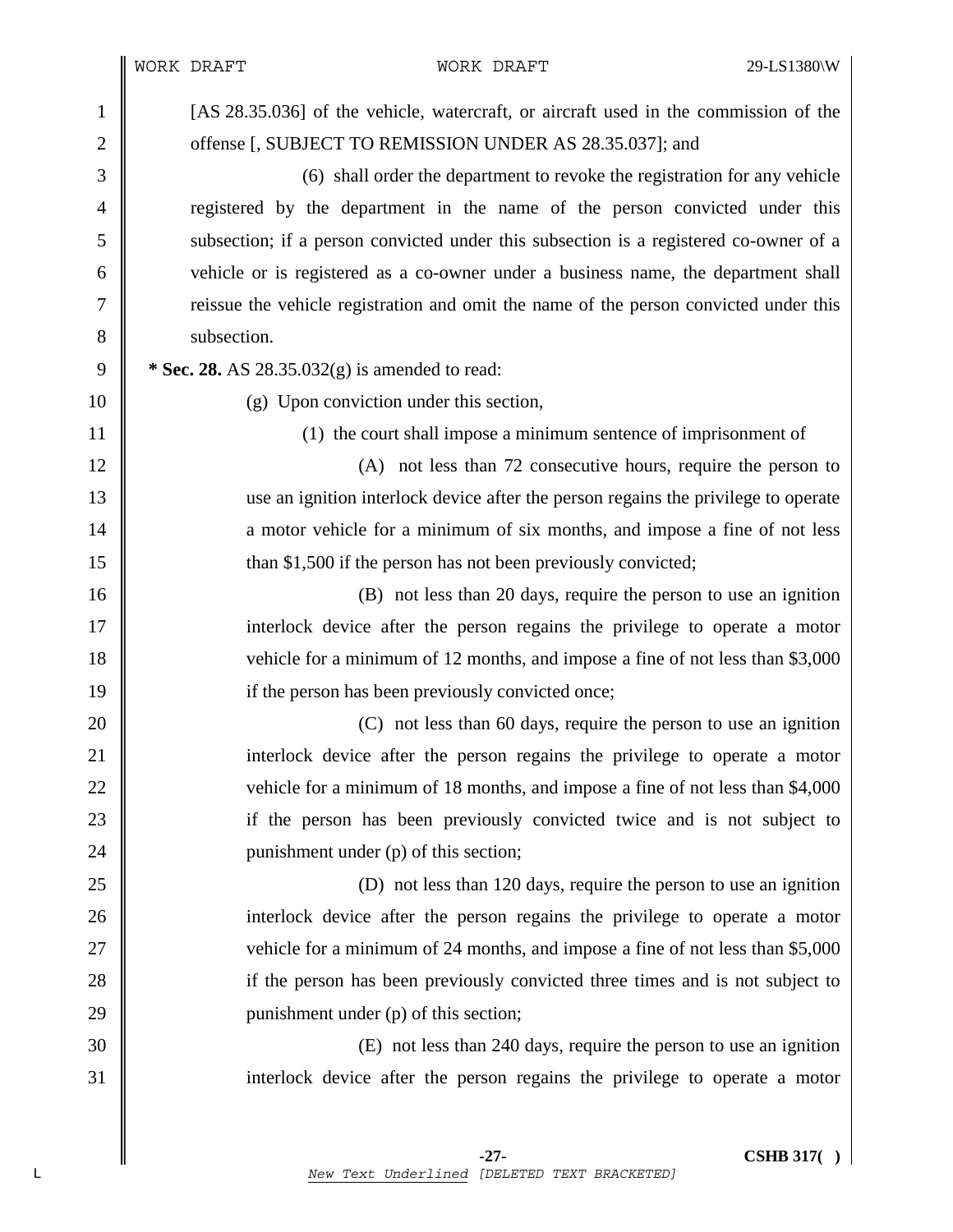|              | WORK DRAFT                    | WORK DRAFT                                                                           | 29-LS1380\W                                            |
|--------------|-------------------------------|--------------------------------------------------------------------------------------|--------------------------------------------------------|
| $\mathbf{1}$ |                               | vehicle for a minimum of 30 months, and impose a fine of not less than \$6,000       |                                                        |
| $\mathbf{2}$ |                               | if the person has been previously convicted four times and is not subject to         |                                                        |
| 3            |                               | punishment under (p) of this section;                                                |                                                        |
| 4            |                               | (F) not less than 360 days, require the person to use an ignition                    |                                                        |
| 5            |                               | interlock device after the person regains the privilege to operate a motor           |                                                        |
| 6            |                               | vehicle for a minimum of 36 months, and impose a fine of not less than \$7,000       |                                                        |
| 7            |                               | if the person has been previously convicted more than four times and is not          |                                                        |
| 8            |                               | subject to punishment under (p) of this section;                                     |                                                        |
| 9            |                               | (2) the court may not                                                                |                                                        |
| 10           |                               | (A) suspend execution of the sentence required by (1) of this                        |                                                        |
| 11           |                               | subsection or grant probation, except on condition that the person                   |                                                        |
| 12           |                               |                                                                                      | (i) serve the minimum imprisonment under $(1)$ of this |
| 13           |                               | subsection;                                                                          |                                                        |
| 14           |                               | (ii)                                                                                 | pay the minimum fine required under (1) of this        |
| 15           |                               | subsection;                                                                          |                                                        |
| 16           |                               | (B) suspend imposition of sentence; or                                               |                                                        |
| 17           |                               | (C) suspend the requirement for an ignition interlock device;                        |                                                        |
| 18           | (3)                           | the court shall revoke the person's driver's license, privilege to                   |                                                        |
| 19           |                               | drive, or privilege to obtain a license under AS 28.15.181, and may order that the   |                                                        |
| 20           |                               | motor vehicle, aircraft, or watercraft that was used in commission of the offense be |                                                        |
| 21           |                               | forfeited under AS 12.36.300 - 12.36.700 [AS 28.35.036];                             |                                                        |
| 22           | (4)                           | the court may order that the person, while incarcerated or as a                      |                                                        |
| 23           |                               | condition of probation or parole, take a drug or combination of drugs intended to    |                                                        |
| 24           |                               | prevent the consumption of an alcoholic beverage; a condition of probation or parole |                                                        |
| 25           |                               | imposed under this paragraph is in addition to any other condition authorized under  |                                                        |
| 26           | another provision of law; and |                                                                                      |                                                        |
| 27           |                               | (5) the sentence imposed by the court under this subsection shall run                |                                                        |
| 28           |                               | consecutively with any other sentence of imprisonment imposed on the person.         |                                                        |
| 29           |                               | * Sec. 29. AS 28.35.032(p) is amended to read:                                       |                                                        |
| 30           |                               | (p) A person is guilty of a class C felony if the person is convicted under this     |                                                        |
| 31           |                               | section and either has been previously convicted two or more times since January 1,  |                                                        |
|              |                               |                                                                                      |                                                        |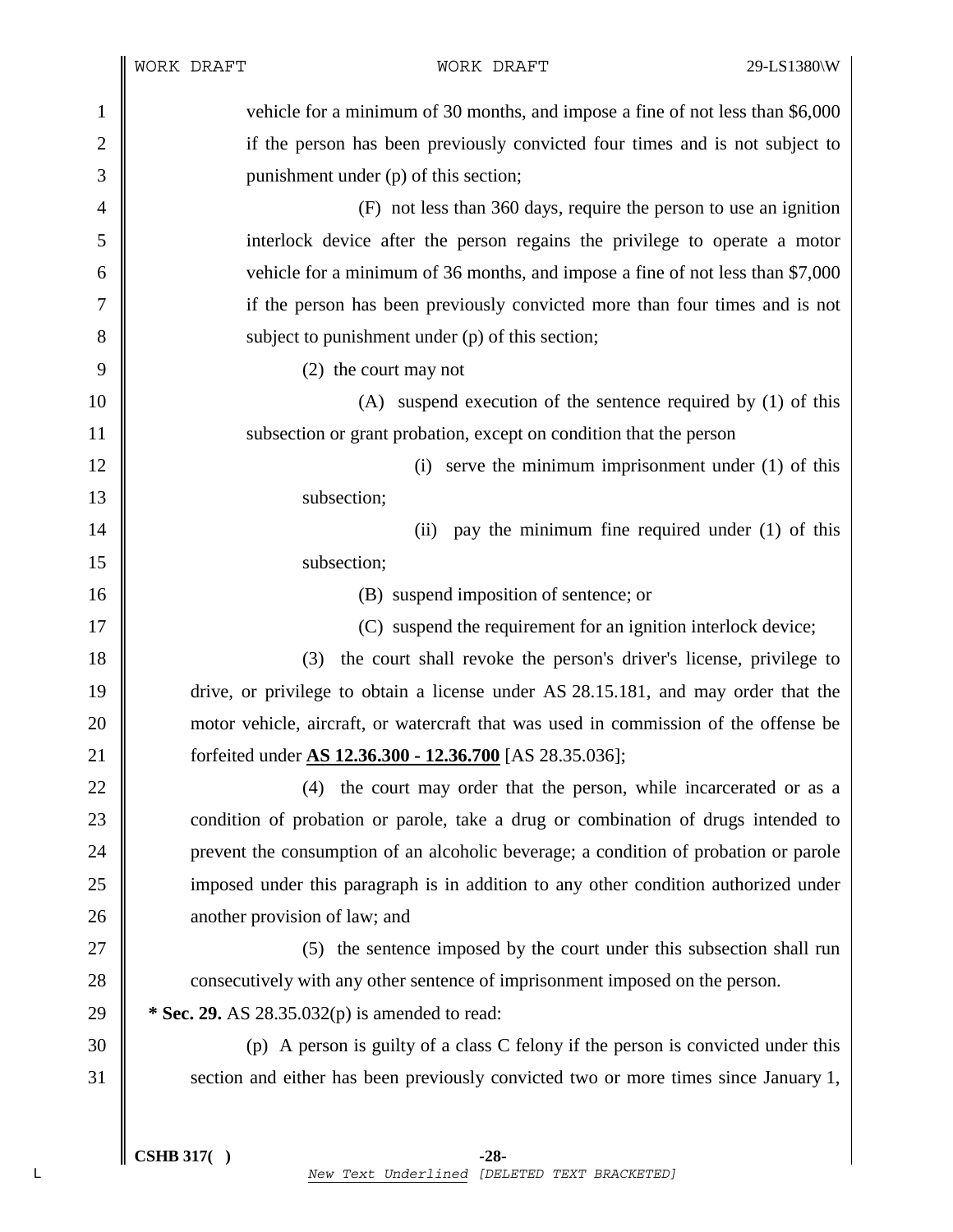|                |                                                                                    | WORK DRAFT                                                                               | WORK DRAFT                                                               | 29-LS1380\W |  |
|----------------|------------------------------------------------------------------------------------|------------------------------------------------------------------------------------------|--------------------------------------------------------------------------|-------------|--|
| 1              |                                                                                    | 1996, and within the 10 years preceding the date of the present offense, or punishment   |                                                                          |             |  |
| $\overline{2}$ | under this subsection or under AS $28.35.030(n)$ was previously imposed within the |                                                                                          |                                                                          |             |  |
| 3              |                                                                                    | last 10 years. For purposes of determining minimum sentences based on previous           |                                                                          |             |  |
| 4              |                                                                                    | convictions, the provisions of AS $28.35.030(u)(4)$ apply. Upon conviction,              |                                                                          |             |  |
| 5              |                                                                                    |                                                                                          | (1) the court shall impose a fine of not less than \$10,000, require the |             |  |
| 6              |                                                                                    | person to use an ignition interlock device after the person regains the privilege to     |                                                                          |             |  |
| 7              |                                                                                    | operate a motor vehicle for a minimum of 60 months, and impose a minimum sentence        |                                                                          |             |  |
| 8              |                                                                                    | of imprisonment of not less than                                                         |                                                                          |             |  |
| 9              |                                                                                    |                                                                                          | (A) 120 days if the person has been previously convicted twice;          |             |  |
| 10             |                                                                                    | (B) 240 days if the person has been previously convicted three                           |                                                                          |             |  |
| 11             |                                                                                    | times;                                                                                   |                                                                          |             |  |
| 12             |                                                                                    |                                                                                          | (C) 360 days if the person has been previously convicted four            |             |  |
| 13             | or more times;                                                                     |                                                                                          |                                                                          |             |  |
| 14             |                                                                                    | (2) the court may not                                                                    |                                                                          |             |  |
| 15             |                                                                                    |                                                                                          | (A) suspend execution of the sentence required by (1) of this            |             |  |
| 16             |                                                                                    |                                                                                          | subsection or grant probation, except on condition that the person       |             |  |
| 17             |                                                                                    |                                                                                          | (i) serve the minimum imprisonment under $(1)$ of this                   |             |  |
| 18             |                                                                                    | subsection;                                                                              |                                                                          |             |  |
| 19             |                                                                                    | (ii)                                                                                     | pay the minimum fine required under (1) of this                          |             |  |
| 20             |                                                                                    | subsection;                                                                              |                                                                          |             |  |
| 21             |                                                                                    |                                                                                          | (B) suspend imposition of sentence; or                                   |             |  |
| 22             |                                                                                    |                                                                                          | (C) suspend the requirements for an ignition interlock device;           |             |  |
| 23             |                                                                                    | (3)                                                                                      | the court shall permanently revoke the person's driver's license,        |             |  |
| 24             |                                                                                    | privilege to drive, or privilege to obtain a license subject to restoration under (q) of |                                                                          |             |  |
| 25             |                                                                                    | this section;                                                                            |                                                                          |             |  |
| 26             |                                                                                    | (4)                                                                                      | the court may order that the person, while incarcerated or as a          |             |  |
| 27             |                                                                                    | condition of probation or parole, take a drug, or combination of drugs intended to       |                                                                          |             |  |
| 28             |                                                                                    | prevent consumption of an alcoholic beverage; a condition of probation or parole         |                                                                          |             |  |
| 29             |                                                                                    | imposed under this paragraph is in addition to any other condition authorized under      |                                                                          |             |  |
| 30             |                                                                                    | another provision of law;                                                                |                                                                          |             |  |
| 31             |                                                                                    |                                                                                          | (5) the sentence imposed by the court under this subsection shall run    |             |  |
|                |                                                                                    |                                                                                          |                                                                          |             |  |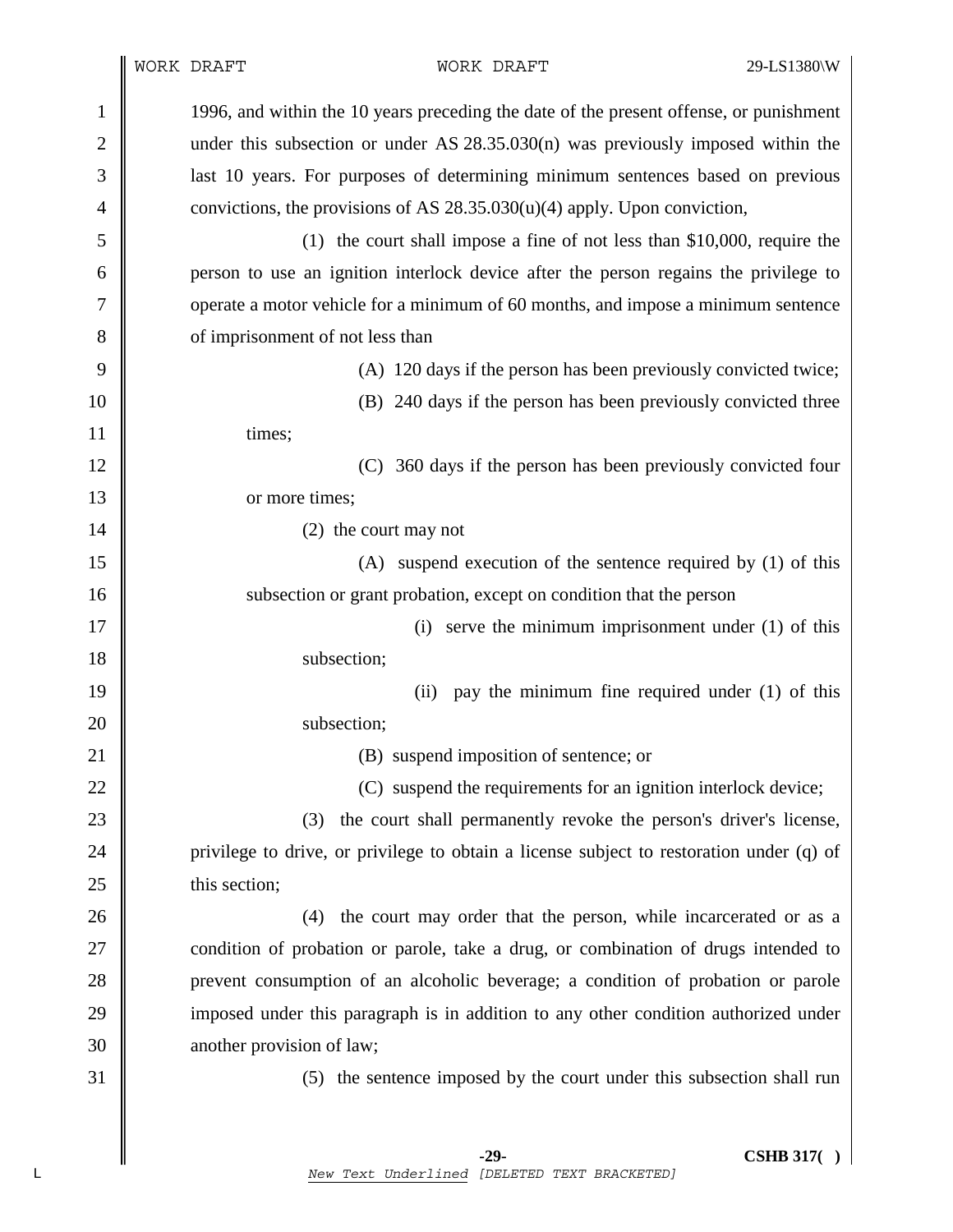WORK DRAFT WORK DRAFT 29-LS1380\W 1 consecutively with any other sentence of imprisonment imposed on the person; 2 (6) the court shall order forfeiture **to the state under AS 12.36.300 -**  3 **12.36.700** [UNDER AS 28.35.036,] of the motor vehicle, aircraft, or watercraft used 4 in the commission of the offense [, SUBJECT TO REMISSION UNDER 5 AS 28.35.037; and 6 (7) the court shall order the department to revoke the registration for 7 any vehicle registered by the department in the name of the person convicted under 8 this subsection; if a person convicted under this subsection is a registered co-owner of 9 a vehicle, the department shall reissue the vehicle registration and omit the name of 10 **the person convicted under this subsection.** 11 **\* Sec. 30.** AS 43.50.620 is amended to read: 12 **Sec. 43.50.620. Forfeiture and destruction of seized cigarettes.** Cigarettes 13 seized under AS 43.50.500 - 43.50.700 are forfeited to the state **under AS 12.36.300 -**  14 **12.36.700**. After notice and an opportunity for a hearing, the commissioner shall 15 destroy the cigarettes forfeited under this section. 16 **\*** Sec. 31. AS 43.50.625(a) is amended to read: 17 (a) Upon a showing of probable cause that a person has committed the crime 18 of misconduct involving unstamped cigarettes or stamps in the first degree under 19 AS 43.50.640, the following are subject to forfeiture **to the state under AS 12.36.300**  20 **- 12.36.700**: 21 **(1)** material and equipment used in the manufacture, sale, offering for 22  $\parallel$  sale, or possession for sale of cigarettes in this state in violation of AS 43.50.500 -

23 43.50.640 or 43.50.660 - 43.50.700;

24 (2) aircraft, vehicles, or vessels used to transport or facilitate the 25 Transportation of cigarettes manufactured, sold, offered for sale, or possessed for sale 26 in this state in violation of AS 43.50.500 - 43.50.640 or 43.50.660 - 43.50.700;

27 (3) money, securities, negotiable instruments, or other things of value 28 used in financial transactions derived from activity prohibited under AS 43.50.500 -29 43.50.640 or 43.50.660 - 43.50.700.

30 **\* Sec. 32.** AS 43.50.625(d) is amended to read:

31 (d) Property subject to forfeiture under (a) of this section may be forfeited **to**